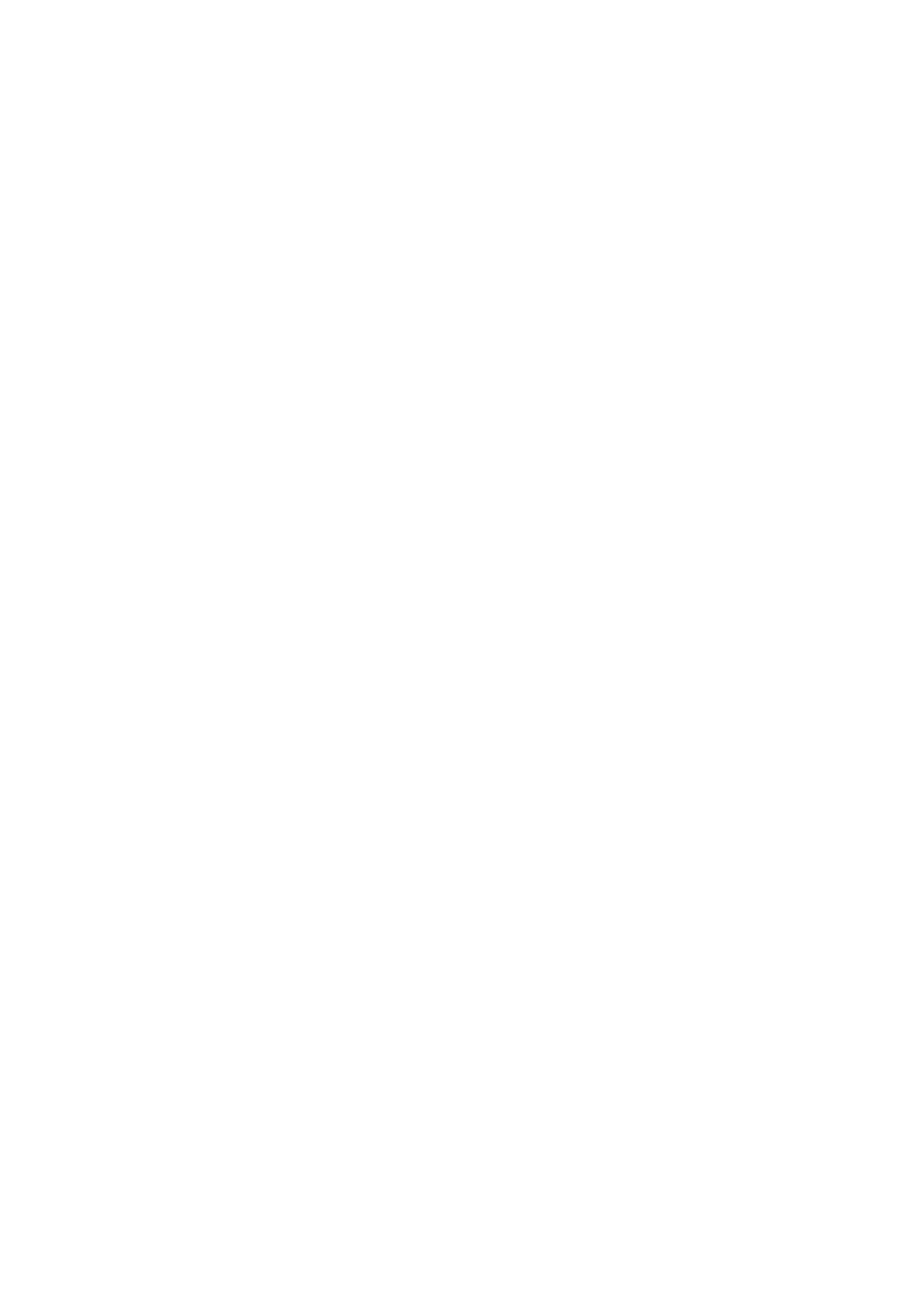### **OVERVIEW CAPTURED TELEMETRY EVENTS**

The captured telemetry events are divided in four categories:

- 1. Telemetry events about essential services for which there is no opt-out
- 2. Telemetry events about required diagnostic data
- 3. Telemetry events that are likely to belong to a Connected Experience
- 4. Telemetry events for which no public documentation could be found.

Out of the 226 different telemetry events, no public documentation could be found for half of the events  $(113).<sup>1</sup>$  $(113).<sup>1</sup>$  $(113).<sup>1</sup>$ 

Some events are highlighted in the tables. The full contents of these highlighted events are shown below the four tables. In these events, different fields are highlighted to illustrate Microsofts ability to connect events over time to a specific user and specific device.

| No. | Eventname                                                 | <b>Re</b>     | <b>Nei</b><br>ther |
|-----|-----------------------------------------------------------|---------------|--------------------|
|     |                                                           | qui<br>red    |                    |
| 1.  | Office.Experimentation.FeatureQueryBatched                | 465           | 774                |
| 2.  | Office.Experimentation.FlightNumberLine                   | 48            | 180                |
| 3.  | Office.Identity.SspiPromptWin32                           | $\mathcal{P}$ | 8                  |
| 4.  | Office.Identity.Win32Prompt                               | 8             | 4                  |
| 5.  | Office.Licensing.FullValidation                           | 44            | 102                |
| 6.  | Office.Licensing.OfficeClientLicensing.DoLicenseValidatio | 124           | 228                |
|     | n                                                         |               |                    |
| 7.  | Office.System.IdentityChanged                             | 3             | $\Omega$           |
| 8.  | Office.System.SystemHealthAsserts                         | 19            | $\Omega$           |
| 9.  | Office.System.SystemHealthDesktopSessionLifecycleAn       | 82            | 236                |
|     | dHeartbeat                                                |               |                    |
| 10. | Office.System.SystemHealthErrorsWithTag                   | 39            | $\Omega$           |
| 11. | Office.System.SystemHealthEssentialMetadataAllIdentiti    | 34            | 162                |
|     | es.                                                       |               |                    |
| 12. | Office.System.SystemHealthMetadataApplicationAdditio      | 50            | 183                |
|     | nal                                                       |               |                    |
| 13. | Office.System.SystemHealthMetadataApplicationAndLan       | 50            | 182                |
|     | guage                                                     |               |                    |
| 14. | Office.System.SystemHealthMetadataDelayedLogin            | 1             | $\Omega$           |
| 15. | Office.System.SystemHealthMetadataDeviceConsolidate       | 50            | 183                |
|     | d                                                         |               |                    |

### **1. CAPTURED EVENTS ESSENTIAL SERVICES (NO OPT-OUT)**

<span id="page-2-0"></span> <sup>1</sup> Compared against public Microsoft documentation for Essential Services, URL: [https://docs.microsoft.com/en-us/deployoffice/privacy/essential-services#list-of-essential](https://docs.microsoft.com/en-us/deployoffice/privacy/essential-services#list-of-essential-services-for-office)[services-for-office,](https://docs.microsoft.com/en-us/deployoffice/privacy/essential-services#list-of-essential-services-for-office) Required diagnostic data, URL: [https://docs.microsoft.com/en](https://docs.microsoft.com/en-us/deployoffice/privacy/required-diagnostic-data)[us/deployoffice/privacy/required-diagnostic-data,](https://docs.microsoft.com/en-us/deployoffice/privacy/required-diagnostic-data) Optional diagnostic data, URL: <https://docs.microsoft.com/en-us/deployoffice/privacy/optional-diagnostic-data> and general information about Connected Experiences (no telemetry events), URL: <https://docs.microsoft.com/en-us/deployoffice/privacy/connected-experiences>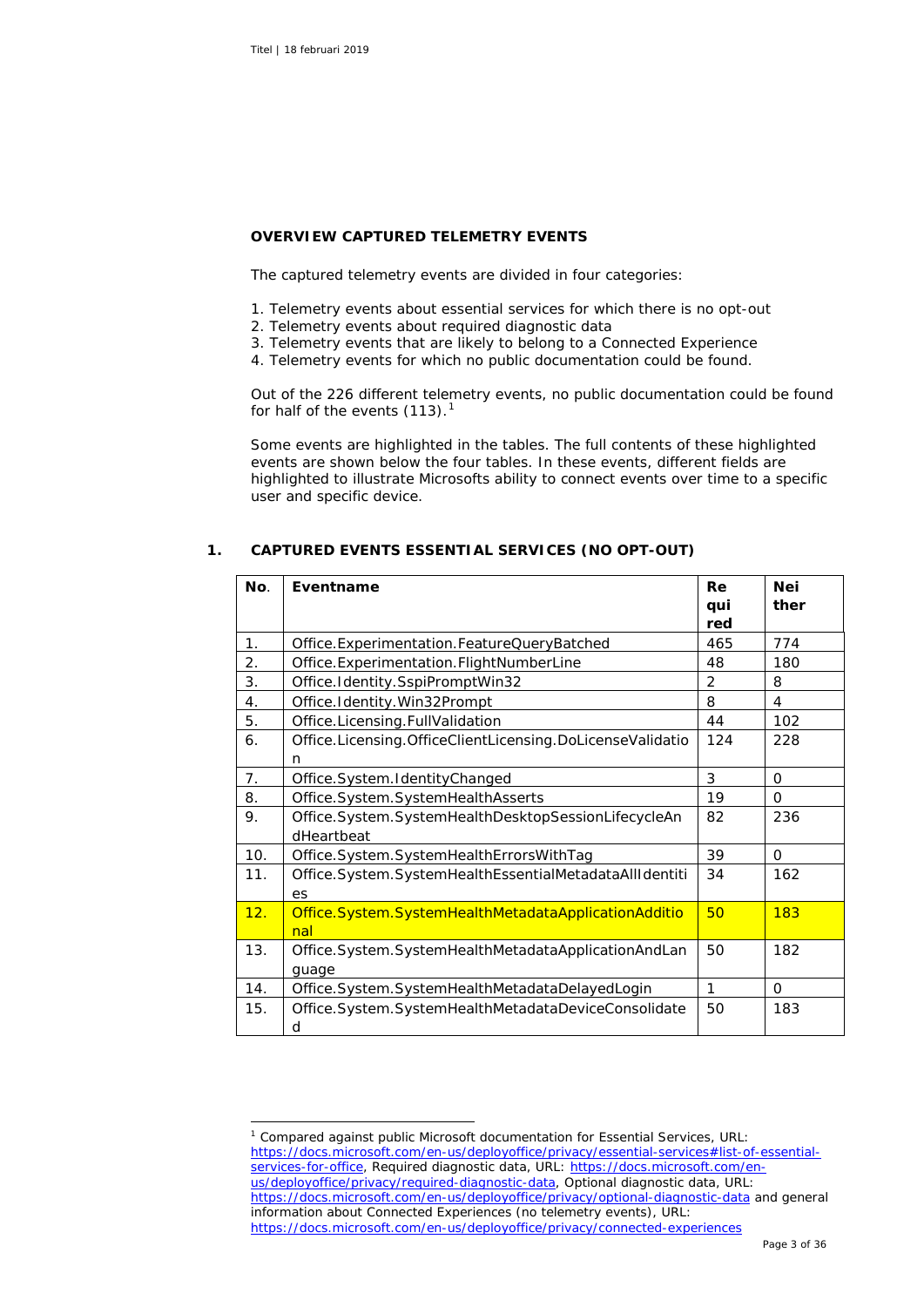| 16. | Office.System.SystemHealthMetadataOS                        | 50 | 183               |
|-----|-------------------------------------------------------------|----|-------------------|
| 17. | Office.System.SystemHealthRollbackSessionMetadata           | 82 | 238               |
| 18. | Office.System.SystemHealthSessionStartTime                  | 48 | 16                |
|     |                                                             |    |                   |
| 19. | Office.System.SystemHealthUngracefulAppExitDesktop          | 3  | $\Omega$          |
| 20. | Office.System.SystemHealthUngracefulApplicationExitWin32    | 1  | $\mathbf 0$       |
| 21. | Office.Telemetry.AriaEventSink.HandleMsaDeviceTokenResponse | 45 | 116               |
| 22. | Office. Telemetry. AriaEventSink. RequestMsaDeviceToken     | 45 | 116               |
| 23. | Office.Telemetry.DiagnosticDataViewerStateChanged           | 4  | 28                |
| 24. | Office.Telemetry.DynamicConfig.FetchConfigs                 | 84 | 102               |
| 25. | Office.Telemetry.DynamicConfig.ParseJsonConfig              | 32 | 44                |
| 26. | Office.Telemetry.DynamicConfig.PopulateTreeCalledAgain      | 84 | 102               |
| 27. | Office.Telemetry.EventQuarantined                           | 45 | 42                |
| 28. | Office.Telemetry.FlushEventBuffer                           | 85 | 116               |
| 29. | Office. Telemetry. GetFilteredPayloadsFromDisk              | 4  | $\Omega$          |
| 30. | Office.Telemetry.LoadXmlRules                               | 86 | 120               |
| 31. | Office.Telemetry.ProcessIdleQueueJob                        | 86 | $12 \overline{ }$ |
|     |                                                             |    |                   |
| 32. | Office. Telemetry. RuleErrorsAggregated                     | 69 | 52                |
| 33. | Office. Telemetry. RulesEngineSpikeThrottled                | 1  | $\Omega$          |
| 34. | Office.Telemetry.SamplingPolicy                             | 62 | 30                |
| 35. | Office.Telemetry.SamplingPolicyEventTrigger                 | 31 | 15                |
| 36. | Office.Telemetry.WritePayloadsToDisk                        | 1  | $\Omega$          |

## **2. CAPTURED EVENTS REQUIRED DIAGNOSTIC DATA**

| No.              | <b>Eventname</b>                                                | Re             | <b>Nei</b>     |
|------------------|-----------------------------------------------------------------|----------------|----------------|
|                  |                                                                 | qui            | ther           |
|                  |                                                                 | red            |                |
| $\mathbf{1}$ .   | Office.AirSpace.AirSpaceWinCompIsEnabled                        | 29             | $\mathbf 0$    |
| $\overline{2}$ . | Office.Extensibility.Catalog.ExchangeGetEntitlements            | 13             | $\mathbf 0$    |
| 3.               | Office.Extensibility.Catalog.ExchangeGetLastUpdate              | 16             | $\overline{0}$ |
| 4.               | Office.Extensibility.Catalog.ExchangeGetManifests               | 26             | $\mathbf 0$    |
| 5.               | Office.FileIO.CSI.CcachedFileCsiLoadFile                        | $\Omega$       | 10             |
| 6.               | Office.FileIO.CSI.CCachedFileCsiSaveFile                        | $\overline{2}$ | 18             |
| 7.               | Office.IntelligentServices.PrivacyConsent.PrivacyEvent          | 43             | $\mathbf 0$    |
| 8.               | Office.Manageability.Client.FetchAndApplyPolicy                 | 38             | $\mathbf 0$    |
| 9.               | Office.Manageability.Client.FetchPolicyPreChecks                | 41             | $\Omega$       |
| 10.              | Office.Outlook.Desktop.AccountConfiguration.CreateAccountResult | 1              | $\mathbf 0$    |
| 11.              | Office.Outlook.Desktop.AddIns.AddInLoaded                       | 25             | $\mathbf 0$    |
| 12.              | Office.Outlook.Desktop.BootPerfMetrics                          | 6              | $\Omega$       |
| 13.              | Office.Outlook.Desktop.ExchangePuidAndTenantCorrelation         | $\mathbf 0$    | 92             |
| 14.              | Office.Outlook.Desktop.HangBucketMetrics                        | 1              | $\mathbf 0$    |
| 15.              | Office.Outlook.Desktop.HangReportingScopePerfMetrics            | 10             | $\mathbf 0$    |
| 16.              | Office.Outlook.Desktop.Providers.LoadProviderLibrary            | 13             | $\mathbf 0$    |
| 17.              | Office.Outlook.Desktop.Stores.CreateNewStore                    | 1              | $\overline{0}$ |
| 18.              | Office.Performance.Boot                                         | 42             | $\mathbf 0$    |
| 19.              | Office.PowerPoint.DocOperation.Close                            | 8              | $\Omega$       |
| 20.              | Office.PowerPoint.DocOperation.NewDocument                      | 5              | $\Omega$       |
| 21.              | Office.PowerPoint.DocOperation.Open                             | 3              | $\overline{O}$ |
| 22.              | Office.PowerPoint.DocOperation.SaveAs                           | 9              | $\Omega$       |
| 23.              | Office.PowerPoint.PPT.Desktop.Bootime                           | 6              | $\mathbf 0$    |
| 24.              | Office.PowerPoint.PPT.HasUserEditedDocument                     | 5              | $\circ$        |
| 25.              | Office.PowerPoint.Session                                       | $\overline{7}$ | $\mathbf 0$    |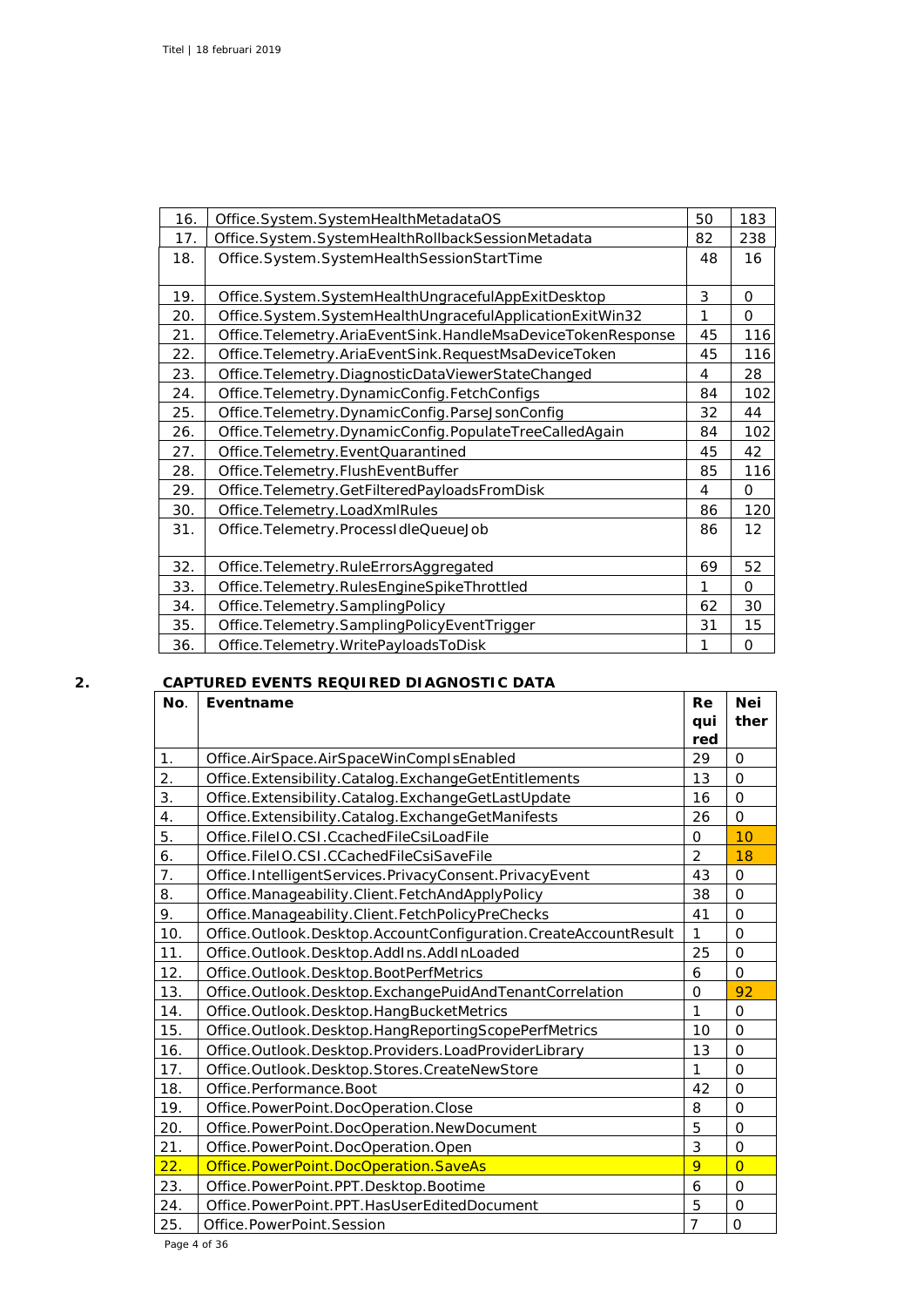| 26. | Office.PowerPoint.UAE.Shutdown                                |    |  |
|-----|---------------------------------------------------------------|----|--|
| 27. | Office.Text.FontPickerFontSelected.Win32                      |    |  |
| 28. | Office.Text.ResourceClient.RequestResourceInternal            | 5  |  |
| 29. | Office. Word. Experimentation. DocumentStatsOnCloseAndSuspend | 16 |  |
| 30. | Office. Word. FileNew. CreateNewFile                          | 11 |  |
| 31. | Office. Word. FileOpen. OpenLoadFile                          | 6  |  |
| 32. | Office. Word. FileSave. ActCmdGosubSaveAs                     |    |  |
| 33. | Office. Word. FileSave. SaveAsSaveFile                        | 13 |  |
| 34. | Office. Word. Word. Document Dirty Flag Changed               | 12 |  |

### **3. CAPTURED EVENTS LIKELY TO BE PART OF CONNECTED EXPERIENCES**

| No  | Eventname                                                     | Re                      | Nei            |
|-----|---------------------------------------------------------------|-------------------------|----------------|
|     |                                                               | qui<br>red              | the<br>r       |
| 1.  | Office.Canvas.GraphImport.EntryPointAppear                    | 20                      | 40             |
| 2.  | Office.Canvas.GraphImport.GetPasteInfoMap                     | 1                       | $\overline{2}$ |
| 3.  | Office.Canvas.GraphImport.GoLocalRequest                      | $\overline{c}$          | $\mathsf O$    |
| 4.  | Office.Canvas.GraphImport.HtmlPrefetchRequest                 | $\mathbf{1}$            | 3              |
| 5.  | Office.Canvas.GraphImport.QFWarmUpRequest                     | $\overline{2}$          | 8              |
| 6.  | Office.Canvas.GraphImport.ZeroTermPreCacheRequest             | $\mathbf{1}$            | 3              |
| 7.  | Office.Excel.Coauth.CoauthAutoSaveInSync                      | $\overline{2}$          | 12             |
| 8.  | Office.Excel.Coauth.CoauthEnabled                             | 0                       | 12             |
| 9.  | Office.Excel.Coauth.DisableOcs                                | 0                       | 12             |
| 10. | Office.Excel.Coauth.EditorPresenceReceived                    | 0                       | 8              |
| 11. | Office.Excel.Coauth.HrPopulateEditorInfoList                  | $\mathbf 0$             | 20             |
| 12. | Office.Excel.Coauth.RtcIncomingSelectionProcessing            | $\mathbf 0$             | 8              |
| 13. | Office.Excel.Coauth.RtcOutgoingSelectionProcessing            | 0                       | 8              |
| 14. | Office.Excel.Coauth.RtcSelectionGeneration                    | 0                       | 8              |
| 15. | Office.Excel.Coauth.RtcSelectionGenerationSkipReason          | 0                       | 8              |
| 16. | Office.Excel.Coauth.RtcStartupStats                           | $\mathbf 0$             | 8              |
| 17. | Office.Excel.Coauth.UpdateLastAcceptedFromPersistedState      | 0                       | 4              |
| 18. | Office.Graphics.AutoAltText.QueryAutoCaptionResultsTask       | $\overline{\mathbf{4}}$ | $\overline{2}$ |
| 19. | Office.NaturalLanguage.Critiques.CloudSuggest                 | $\mathbf{1}$            | 0              |
| 20. | Office.NaturalLanguage.Critiques.CloudSuggestChosenAction     | $\overline{1}$          | $\overline{O}$ |
| 21. | Office.NaturalLanguage.Proofing.Engines.NLServiceClient.Spell | 14                      | $\overline{0}$ |
|     | er.ServiceRequest                                             |                         |                |
| 22. | Office.PowerPoint.Designer.FetchSuggestions                   | 12                      | 6              |
| 23. | Office.PowerPoint.Designer.SuggestionSlideProtocol            | 8                       | 4              |
| 24. | Office.Security.UrlReputation.GetUrlReputation                | 0                       | $\overline{2}$ |
| 25. | Office.Security.UrlReputation.PolicyRequestWithoutTimeout     | $\mathbf{1}$            | $\mathbf 0$    |
| 26. | Office.TellMe.ClickedResult                                   | 0                       | $\overline{2}$ |
| 27. | Office.TellMe.DesktopUI.Executed                              | 0                       | $\overline{2}$ |
| 28. | Office.TellMe.DesktopUI.HandleResultsUpdated                  | 0                       | 5              |
| 29. | Office.TellMe.DesktopUI.HandleResultsUpdatedUx                | 0                       | 5              |
| 30. | Office.TellMe.DesktopUI.InitProvider                          | 41                      | 90             |
| 31. | Office.TellMe.DesktopUI.IssueQuery                            | 0                       | 5              |
| 32. | Office.TellMe.DesktopUI.Results                               | 0                       | 5              |
| 33. | Office.TellMe.DesktopUI.Session                               | 0                       | 5              |
| 34. | Office.TellMe.SessionInfo                                     | 0                       | 5              |
| 35. | Office.TellMe.ShownResults                                    | $\mathbf 0$             | 5              |
| 36. | Office.TellMe.TellMeD.ExecutedCommand                         | 0                       | $\overline{2}$ |
| 37. | Office.TellMe.TellMeD.RenderedResults                         | 0                       | 44             |
| 38. | Office.TellMe.TellMeD.SessionInfo                             | 0                       | 4              |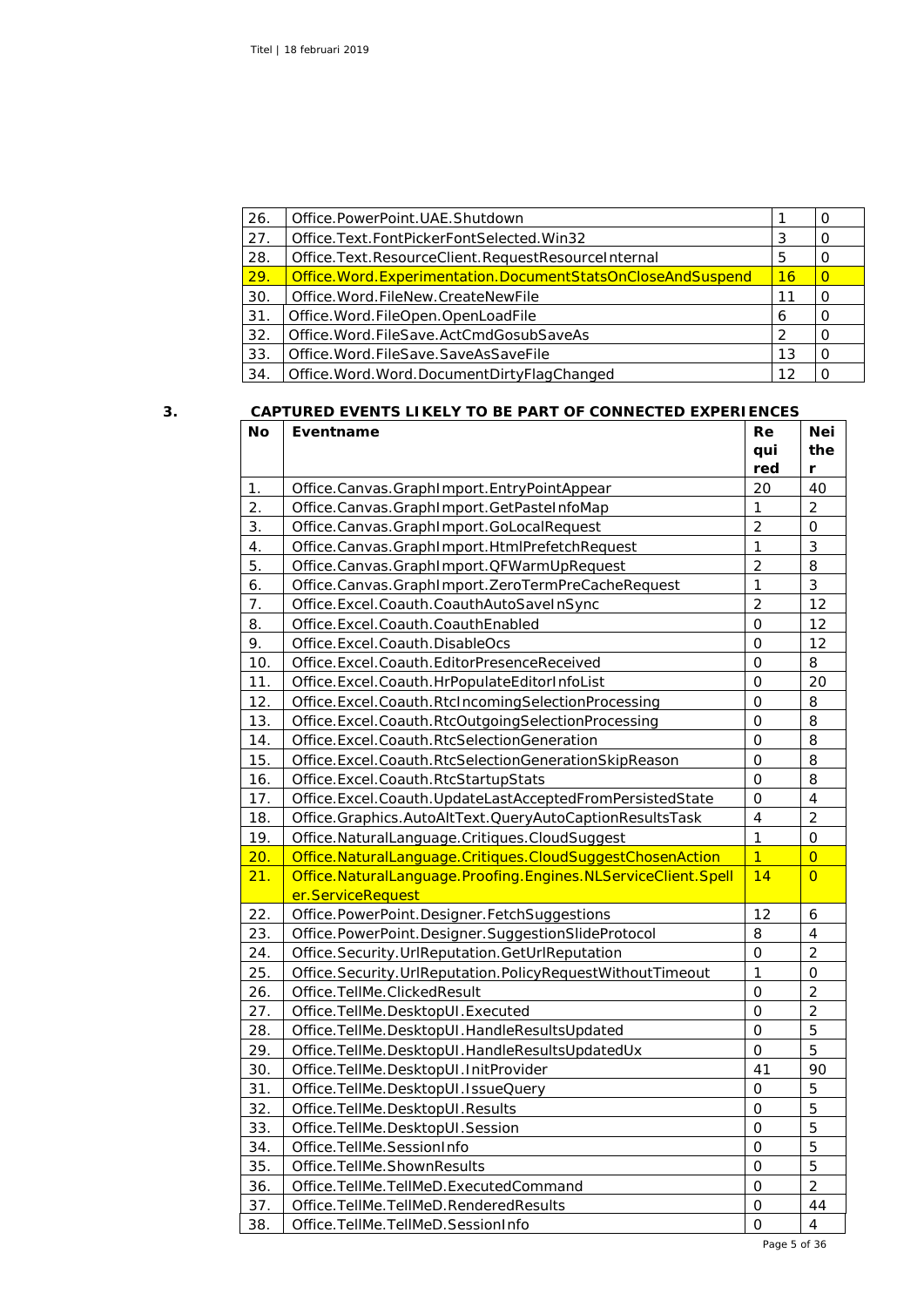| -39.            | Office.TellMe.TellMeD.StartSession             |    |  |
|-----------------|------------------------------------------------|----|--|
| 40.             | Office.TellMe.TellMeD.SubstateServiceResponse  | 33 |  |
| 41.             | Office.TellMe.TellMeD.TimingMetrics            |    |  |
| 42 <sub>1</sub> | Office Translator TextTranslated               |    |  |
| 43.             | Office. Word. Word. NumberOfCoauthorsinSession |    |  |

## **4. CAPTURED EVENTS WITHOUT ANY DOCUMENTATION**

| <b>No</b> | Eventname                                                             | Re             | <b>Nei</b>              |
|-----------|-----------------------------------------------------------------------|----------------|-------------------------|
|           |                                                                       |                | the                     |
|           |                                                                       | red            | r                       |
| 1.        | Office.Docs.CreateLocations.CreateLocationsGetConnectedServ<br>ices   | 9              | 0                       |
| 2.        | Office.Docs.DesktopBackstage.NavigationReadDocLibFolderBy<br>Vroom    | 0              | $\overline{2}$          |
| 3.        | Office.Docs.DesktopBackstage.NavigationReadSiteRootByVroo<br>m        | 0              | 1                       |
| 4.        | Office.Docs.DesktopBackstageNavigation.TaskInvokeOnReadFo<br>Ider     | 64             | 112                     |
| 5.        | Office.Docs.DocumentActivities.ActivityLogAcquireCapabilityAs<br>ync  | 2              | 24                      |
| 6.        | Office.Docs.DocumentActivities.ServiceGetCapabilitiesAsync            | 4              | 42                      |
| 7.        | Office.Docs.DocumentMru.AggregatedMru.SendServiceRequest              | 95             | 470                     |
| 8.        | Office.Docs.HistoryUX.UnseenActivity.GetActivityData                  | $\overline{2}$ | 4                       |
| 9.        | Office.Docs.MruServiceApi.Documents.OnRequestSucceeded                | 23             | 97                      |
| 10.       | Office.Docs.MruServiceApi.Documents.SendPendingWriteRequ<br>est       | $\overline{2}$ | 15                      |
| 11.       | Office.Docs.MruServiceApi.Places.OnRequestSucceeded                   | 13             | 53                      |
| 12.       | Office.Docs.MruServiceApi.Places.SendPendingWriteRequest              | $\overline{2}$ | 15                      |
| 13.       | Office.Docs.MruServiceApi.ReadDocumentCallBacks                       | 56             | 244                     |
| 14.       | Office.Docs.MruServiceApi.ReadPlaceCallBacks                          | 57             | 109                     |
| 15.       | Office.Docs.MruServiceApi.SharedWithMeDocuments.SendRea<br>dRequest   | 18             | 75                      |
| 16.       | Office.Docs.OfficeStart.DocumentTemplateDownload.Download<br>File     | 4              | 75                      |
| 17.       | Office.Docs.SharingVroomClient.SendRequest                            | 9              | 45                      |
| 18.       | Office.Docs.SitesServiceApi.RequestAsync                              | 31             | 140                     |
| 19.       | Office.Excel.LinkedEntities.ProcessCatalogResponse                    | 3              | 34                      |
| 20.       | Office.Excel.LinkedEntities.UpdateCatalogCacheEx                      | 3              | 34                      |
| 21.       | Office.Excel.LinkedEntities.UpdateCatalogTask                         | 3              | 34                      |
| 22.       | Office.Experimentation.FeatureConfigRegistrationRule                  | $\overline{a}$ | $\mathsf{O}$            |
| 23.       | Office.Extensibility.Catalog.OmexGetEntitlements                      | 0              | $\overline{2}$          |
| 24.       | Office.Extensibility.Catalog.TryDiscoverEwsUrls                       | 52             | 305                     |
| 25.       | Office.FileIO.CollaborationPropertyStore.EnsurePropertyStoreT<br>oGet | 0              | 4                       |
| 26.       | Office.FileIO.CSI.BatchSchedulerStoreShutdown                         | 4              | 12                      |
| 27.       | Office.FileIO.CSI.CCachedFileCsiCloseFile                             | $\overline{c}$ | 16                      |
| 28.       | Office.FileIO.CSI.CCachedFileCsiOpenFile                              | $\overline{2}$ | 28                      |
| 29.       | Office.FileIO.CSI.CCachedFileGetWorkingBranch                         | 4              | 24                      |
| 30.       | Office.FileIO.CSI.CCsiDavClientGetServerInfo                          | 8              | 80                      |
| 31.       | Office.FileIO.CSI.EditorsTableNewDataDownload                         | $\overline{2}$ | 15                      |
| 32.       | Office.FileIO.CSI.FCopyTempFileToWorkingDocumentContent               | $\overline{2}$ | 10                      |
| 33.       | Office.FileIO.CSI.FileBranchMergeFileRevisionInto                     | 0              | $\overline{\mathbf{4}}$ |
| 34.       | Office.FileIO.CSI.FileRequestFinished                                 | $\overline{c}$ | 28                      |
| 35.       | Office.FileIO.CSI.FileServerInfoGetServerInfoFromServer               | $\overline{c}$ | 22                      |
| 36.       | Office.FileIO.CSI.FMapPaths                                           | 16             | 101                     |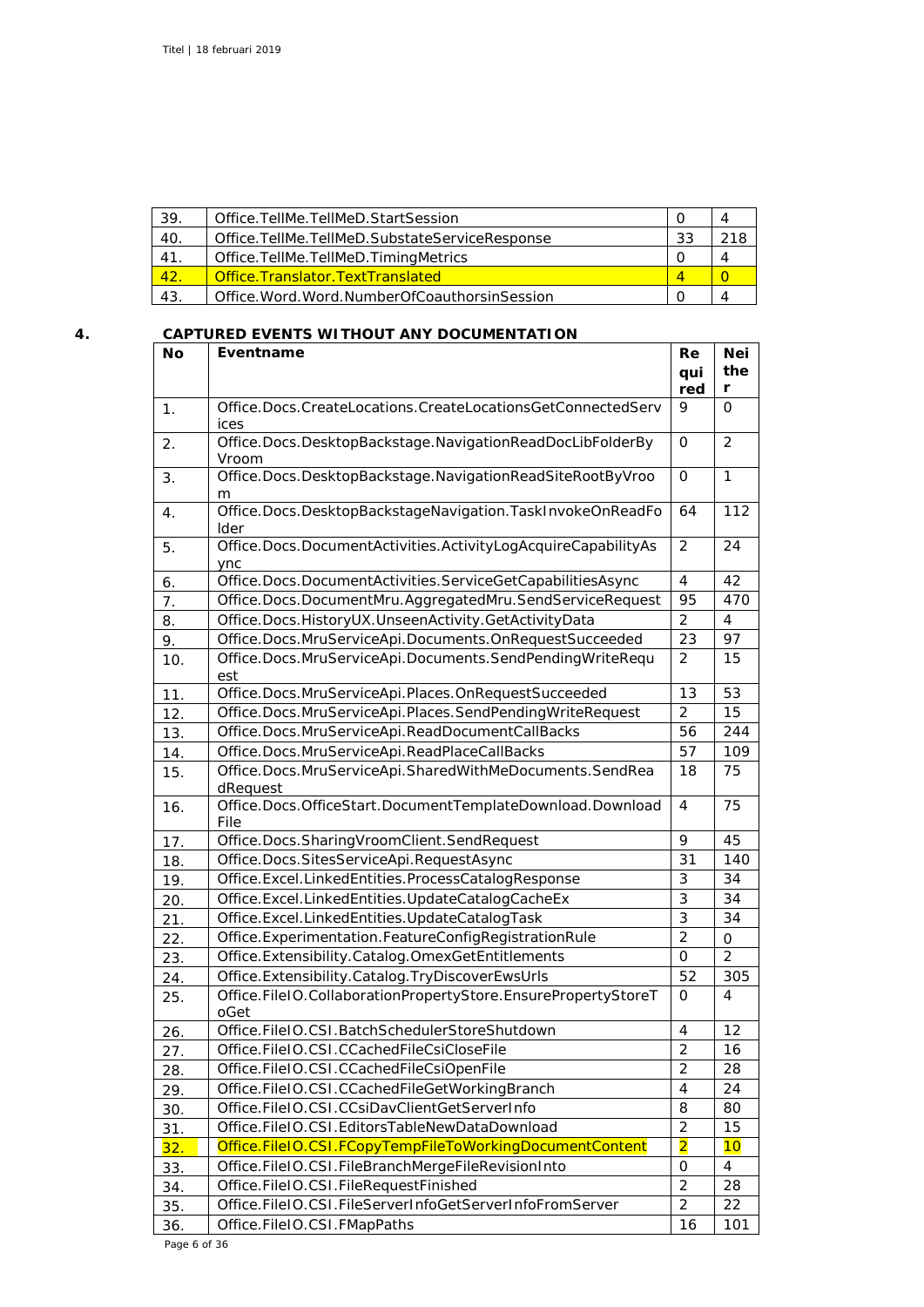| 37. | Office.FileIO.CSI.OnAllocateGuidComplete                                          | $\overline{2}$<br>$\overline{2}$ | 15             |
|-----|-----------------------------------------------------------------------------------|----------------------------------|----------------|
| 38. | Office.FileIO.CSI.OnCoauthoringRequestComplete                                    |                                  | 24             |
| 39. | Office.FileIO.CSI.OnExclusiveLockRequestComplete                                  | 4                                | 36             |
| 40. | Office.FileIO.CSI.OnGetVersionsComplete                                           | $\overline{2}$                   | 15             |
| 41. | Office.FileIO.CSI.OnIsOnlyClientRequestComplete                                   | $\mathbf{O}$                     | 3              |
| 42. | Office.FileIO.CSI.OnServerTimeComplete                                            | $\overline{2}$                   | 15             |
| 43. | Office.FileIO.CSI.OnWhoAmIComplete                                                | $\overline{2}$                   | 15             |
| 44. | Office.FileIO.CSI.RequestCompletionHandlerOnComplete                              | 4                                | 30             |
| 45. | Office.FileIO.CSI.SendHttpRequestToServerAndGetHeaders                            | $\overline{2}$                   | 15             |
| 46. | Office.FileIO.CSI.ServerAccessManagerRefreshesServerInfo                          | $\overline{2}$                   | 22             |
| 47. | Office.FileIO.CSI.Storage.CacheMaintenance                                        | $\Omega$                         | $\overline{2}$ |
| 48. | Office.FileIO.CSI.Storage.CacheOpticsV2                                           | $\mathbf{O}$                     | $\overline{2}$ |
| 49. | Office.FileIO.CSI.Storage.FileStore.GarbageCollection                             | $\mathbf 0$                      | $\overline{2}$ |
| 50. | Office.FileIO.CSI.Storage.GuidRangeAbandonment                                    | $\overline{2}$                   | 34             |
| 51. | Office.FileIO.CSI.TransactedStreamDataGetStreamUpdateTran<br>saction              | $\mathbf{O}$                     | 6              |
| 52. | Office.FileIO.CSI.TransactedStreamDataUpdateTransactionCo<br>mmit                 | $\mathbf{O}$                     | 6              |
| 53. | Office.FileIO.CSI.TransactedStreamDataUpdateTransactionCre<br>ateNewStream        | $\mathbf{O}$                     | 6              |
| 54. | Office.FileIO.CSI.TransitionToCoauth                                              | $\mathbf{O}$                     | $\mathbf{1}$   |
| 55. | Office.FileIO.DocumentShareUrl.DidNotBounceToWebAfterUnp<br>ack                   | 3                                | 9              |
| 56. | Office.FileIO.DocumentShareUrl.OnUnpackUrlCompleted                               | $\overline{3}$                   | 9              |
| 57. | Office.FileIO.DocumentShareUrl.UnpackShareUrlAndHandleRes<br>ult                  | 3                                | 9              |
| 58. | Office.FileIO.Mocsi.Close                                                         | $\overline{2}$                   | 18             |
| 59. | Office.FileIO.MSO.CacheServerInfo                                                 | 15                               | 154            |
| 60. | Office.FileIO.MSO.CMsoOLDocFileCBackgroundPullNetDocCycle<br>Run                  | 0                                | 6              |
| 61. | Office.FileIO.MSO.CMsoOLDocFileCBackgroundPullNetDocTaskE<br>xecuteOnMainThread   | O                                | 6              |
| 62. | Office.FileIO.MSO.CMsoOLDocFileCBackgroundPullNetDocTaskP<br>ullDocument          | 0                                | 6              |
| 63. | Office.FileIO.MSO.CMsoOLDocFileDownloadFileUsingCsi                               | $\mathbf{O}$                     | 10             |
| 64. | Office.FileIO.MSO.CMsoOLDocFileFCsiPutFile                                        | $\overline{2}$                   | 10             |
| 65. | Office.FileIO.MSO.CMsoOLDocFileFInitCsiFileIO                                     | $\overline{c}$                   | 36             |
| 66. | Office.FileIO.MSO.CMsoOLDocFileHrDownloadTemp                                     | $\overline{2}$                   | 36             |
| 67. | Office.FileIO.MSO.CMsoOLDocFileSave                                               | 17                               | 15             |
| 68. | Office.FileIO.MSO.CMsoServerInfoGetServerInfo2                                    | 41                               | 239            |
| 69. | Office.FileIO.MSO.CTaskManagerHrShowTaskPoolModalDialogF<br>orContactingTheServer | $\Omega$                         | $\overline{7}$ |
| 70. | Office.FileIO.MSO.FCsiGetFile                                                     | 0                                | 10             |
| 71. | Office.FileIO.MSO.FServerCached                                                   | 41                               | 238            |
| 72. | Office.FileIO.MSO.IsServerInfoCached                                              | 57                               | 342            |
| 73. | Office.FileIO.MSO.LoadCsiDllForClick2RunEnvironment                               | 29                               | 228            |
| 74. | Office.FileIO.MSO.LocationPickerDialogGetSaveAsLocation                           | $\mathbf{1}$                     | 0              |
| 75. | Office.FileIO.MSO.ServerInfoParseHeaders                                          | 13                               | 115            |
| 76. | Office.FileIO.MSO.SetNeedsRefreshOnServerInfo                                     | 16                               | 106            |
| 77. | Office.FileIO.OpenInNativeClient.TryShowOptInTeachingCallou<br>t                  | 6                                | 20             |
| 78. |                                                                                   |                                  |                |
|     | Office.FileIO.ProtocolHandler.ProtocolHandlerMain                                 | $\mathbf{O}$                     | 4              |
| 79. | Office.FileIO.ProtocolHandler.TryOpeningLorHyperLinkInNative                      | $\mathbf{O}$                     | 1              |
| 80. | Client<br>Office.FileIO.ProtocolHandler.WinMain                                   | 0                                | 4              |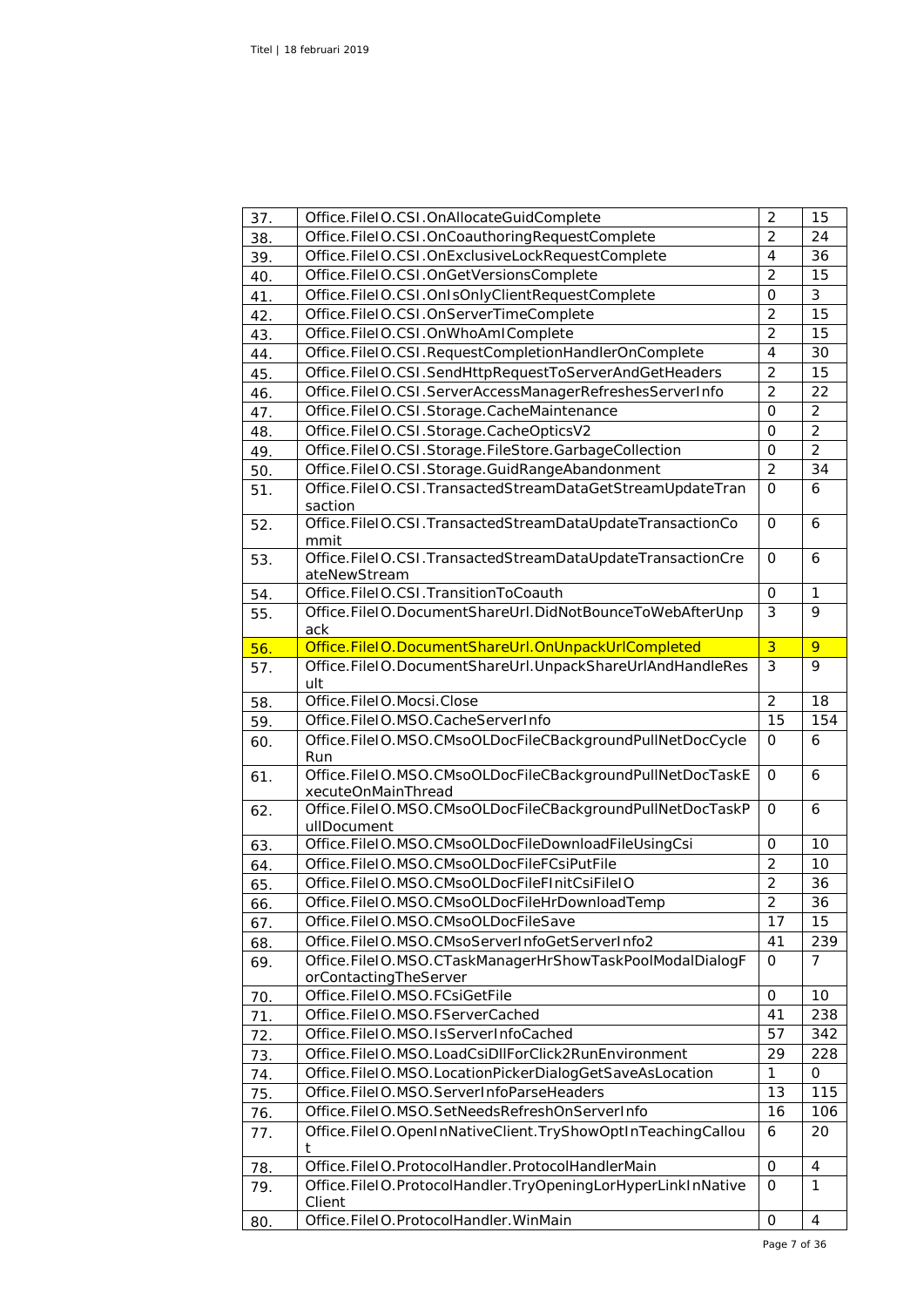| 81.  | Office.FileIO.ProtocolParser.ParseUri                                        | 0              | 4                        |
|------|------------------------------------------------------------------------------|----------------|--------------------------|
| 82.  | Office.FileIO.UnpackLink.UnpackLink                                          | 3              | 9                        |
| 83.  | Office.FileIO.UnpackLink.UnpackLinkWithHint                                  | $\overline{3}$ | 9                        |
| 84.  | Office.Help.Pane.InitialTaskPaneOpen                                         | $\overline{2}$ | $\mathbf 0$              |
| 85.  | Office.Insights.InsightsPane.LaunchPane                                      | 5              | $\overline{2}$           |
| 86.  | Office.IntelligentServices.OptIn.ShowDialog                                  | $\overline{7}$ | $\overline{2}$           |
| 87.  | Office.IntelligentServices.OptIn.UserRejectedOptIn                           | $\overline{7}$ | $\overline{2}$           |
| 88.  | Office.MATS.ActionOfficeWin32                                                | $\mathbf 0$    | 115                      |
| 89.  | Office.Outlook.Desktop.AccountConfiguration.CreateAccountEx<br>changeResult  | $\Omega$       | $\overline{2}$           |
| 90.  | Office.Outlook.Desktop.Addressbook.DownloadDiffOAB                           | $\mathbf{1}$   | 9                        |
| 91.  | Office.Outlook.Desktop.Addressbook.DownloadFullOAB                           | $\mathbf{1}$   | 9                        |
| 92.  | Office.Outlook.Desktop.Attachments.MRUGalleryLoad                            | 0              | $\overline{4}$           |
| 93.  | Office.Outlook.Desktop.Authentication.GetIdentityFromMso                     | 4              | 19                       |
| 94.  | Office.Outlook.Desktop.AutoDiscover.GetUrlFromAutoDiscover<br>V <sub>2</sub> | $\mathbf 0$    | 2                        |
| 95.  | Office.Outlook.Desktop.Connectivity.Connected                                | 13             | 130                      |
| 96.  | Office.Outlook.Desktop.Connectivity.StoreLogonHelperCalledA<br>utoDiscover   | $\mathbf{1}$   | $\Omega$                 |
| 97.  | Office.Outlook.Desktop.Lpc.LokiOutboundEvents                                | $\Omega$       | $\overline{\mathcal{L}}$ |
| 98.  | Office.Outlook.Desktop.Mail.ExchangeTransportSendMailFrom<br>Outbox          | $\Omega$       | 8                        |
| 99.  | Office.Outlook.Desktop.RopsBeforeGetBuffer                                   | $\Omega$       | 3                        |
| 100. | Office.Outlook.Desktop.UI.REST.GETRequest                                    | 0              | 13                       |
| 101. | Office.Outlook.Desktop.UI.REST.POSTRequest                                   | 0              | 20                       |
| 102. | Office.Security.FileBlock.FileBlockInformation                               | $\overline{4}$ | $\Omega$                 |
| 103. | Office.Text.GDIAssistant.AddPreviewFontResourceActivity                      | 3              | $\overline{2}$           |
| 104. | Office.Text.GDIAssistant.GetVersioningDirectory                              | 46             | 102                      |
| 105. | Office.Text.GDIAssistant.HandleCallback                                      | 87             | 157                      |
| 106. | Office.Text.GDIAssistant.RegisterCloudFontCallback                           | 66             | 132                      |
| 107. | Office.Text.GDIAssistant.RemovePreviewFontResourceActivity                   | 3              | $\overline{2}$           |
| 108. | Office.Text.ResourceClient.Deserialize                                       | 38             | 77                       |
| 109. | Office.Text.ResourceClient.GetBaseURL                                        | 40             | 81                       |
| 110. | Office.Text.ResourceClient.ProcessResourceResponse                           | $\overline{2}$ | $\overline{4}$           |
| 111. | Office.Text.ResourceClient.RequestResourceInternal                           | 5              | $\mathsf{O}$             |
| 112. | Office.Text.ResourceClient.UpdateResourceTask                                | $\overline{2}$ | $\overline{4}$           |
| 113. | Office.UX.Desktop.OfficeTheme.App.Init                                       | $\mathbf{1}$   | $\mathbf{O}$             |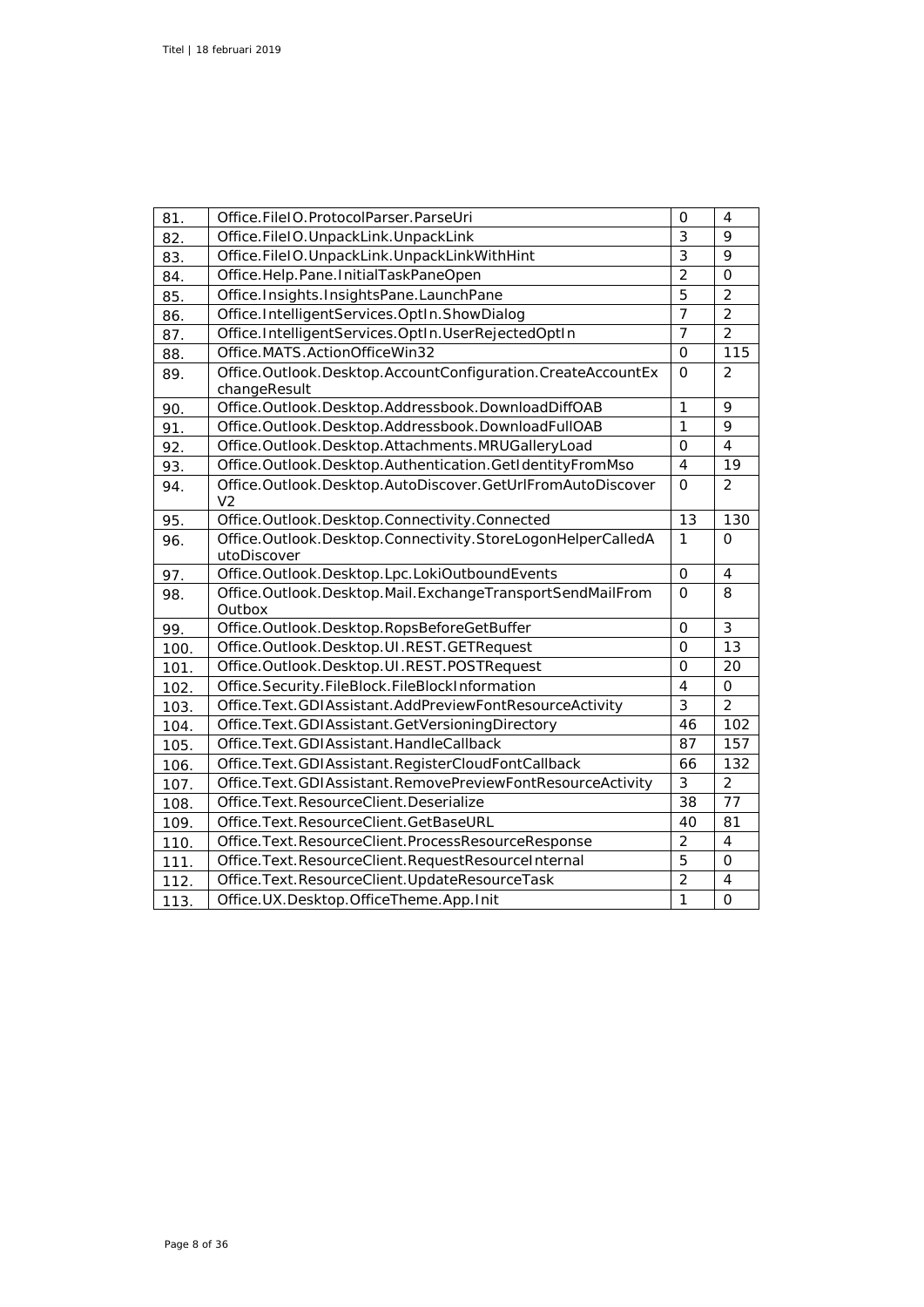### **Contents of some telemetry events**

```
Name: Office.SystemHealthMetadataApplicationAdditional
Activity: Outlook, part of 'Essential services'
```
{'baseData': [], 'baseType': 'custom.office\_legacy\_metadata', 'cV': '', 'data': [{'properties': {'App.Branch': 'Fork', 'App.InstallType': 2, 'App.Name': 'Outlook', 'App.Platform': 'Win32', 'App.Version': '16.0.11629.20246', 'Client.Id': [[155, 219, 130, 121, 98, 196, 82, 69, 148, 19, 3, 198,  $23,$  221, 206, 161]], 'Consent.ControllerConnectedServicesSourceLocation': 2, 'Consent.ControllerConnectedServicesState': 4, 'Consent.DiagnosticConsentLevel': 1, 'Consent.DiagnosticConsentLevelSourceLocation': 2, 'Consent.DownloadContentSourceLocation': 2, 'Consent.DownloadContentState': 0, 'Consent.ServiceConnectionState': 1, 'Consent.ServiceConnectionStateSourceLocation': 2, 'Consent.UserCategoryValue': 2, 'Consent.UserContentDependentSourceLocation': 2, 'Consent.UserContentDependentState': 0, 'Data.CID': 'c309c047-15ef-4763-8ed7-1bf3bd833599\_ADAL', 'Data.CollectibleClassifications': 5, 'Data.FirstRunTime': 636947210400000000, 'Data.IsJoinedToDomain': 0, 'Data.IsLabMachine': 0, 'Data.IsMsftInternal': 0, 'Data.IsSubscription': 1, 'Data.SqmUserId': [[155, 219, 130, 121, 98, 196, 82,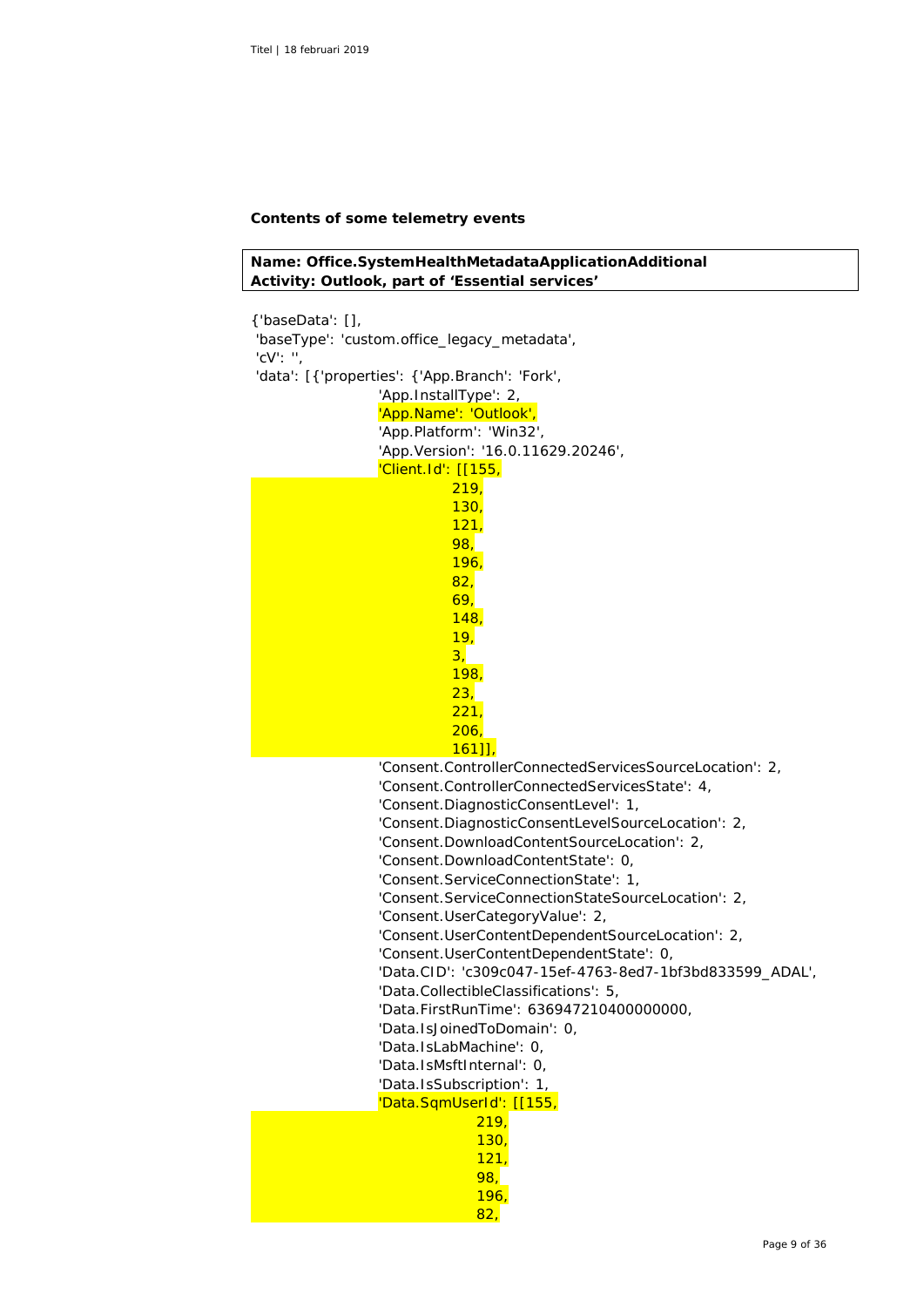<u>69, and the second contract of the second contract of</u> 148, 19, 3, 198,  $23,$ 221, 206, 161]], 'Data.StudyId': 0, 'Data.WinUserActType': 0, 'Device.OsBuild': '17763', 'Device.OsVersion': '10.0', 'Event.Contract': 'Office.Legacy.Metadata', 'Event.Flags': 33777005812104961, 'Event.Id': 'c5e40530-eb62-4741-9927-4f5634ad3228.11', 'Event.Name': 'Office.System.SystemHealthMetadataApplicationAdditional', 'Event.Rule': '120603.3', 'Event.RuleInterfaces': 'Metadata', 'Event.SampleRate': 0.0, 'Event.SchemaVersion': 1, 'Event.Sequence': 11, 'Event.Source': 'Mso', 'Event.Time': 636970602636267981, 'Legacy.AppId': 6, 'Legacy.OsEnv': 10, 'Release.Audience': 'Production', 'Release.AudienceGroup': 'Production', 'Release.Channel': 'CC', 'Release.Fork': '1904-Apr', 'Session.EcsETag': '"cY8FroFAGd4uzXpErN19F1qWhIDLVYwHJtlJJC2AwXU="', 'Session.Flags': 3932160, 'Session.Id': 'c5e40530-eb62-4741-9927-4f5634ad3228', 'Session.ImpressionId': [[0,  $\overline{O}$ ,  $\overline{O}$ ,  $\overline{O}$ , 0,  $\overline{O}$ .  $O<sub>1</sub>$ 0, 0,  $\Omega$ . 0, 0, 0, 0,  $\overline{O}$ ,  $[0]$  'Session.MeasuresEnabled': 0, 'Session.SamplingClientIdValue': 0.564, 'User.PrimaryIdentityHash': 'c309c047-15ef-4763-8ed7- 1bf3bd833599',

Page 10 of 36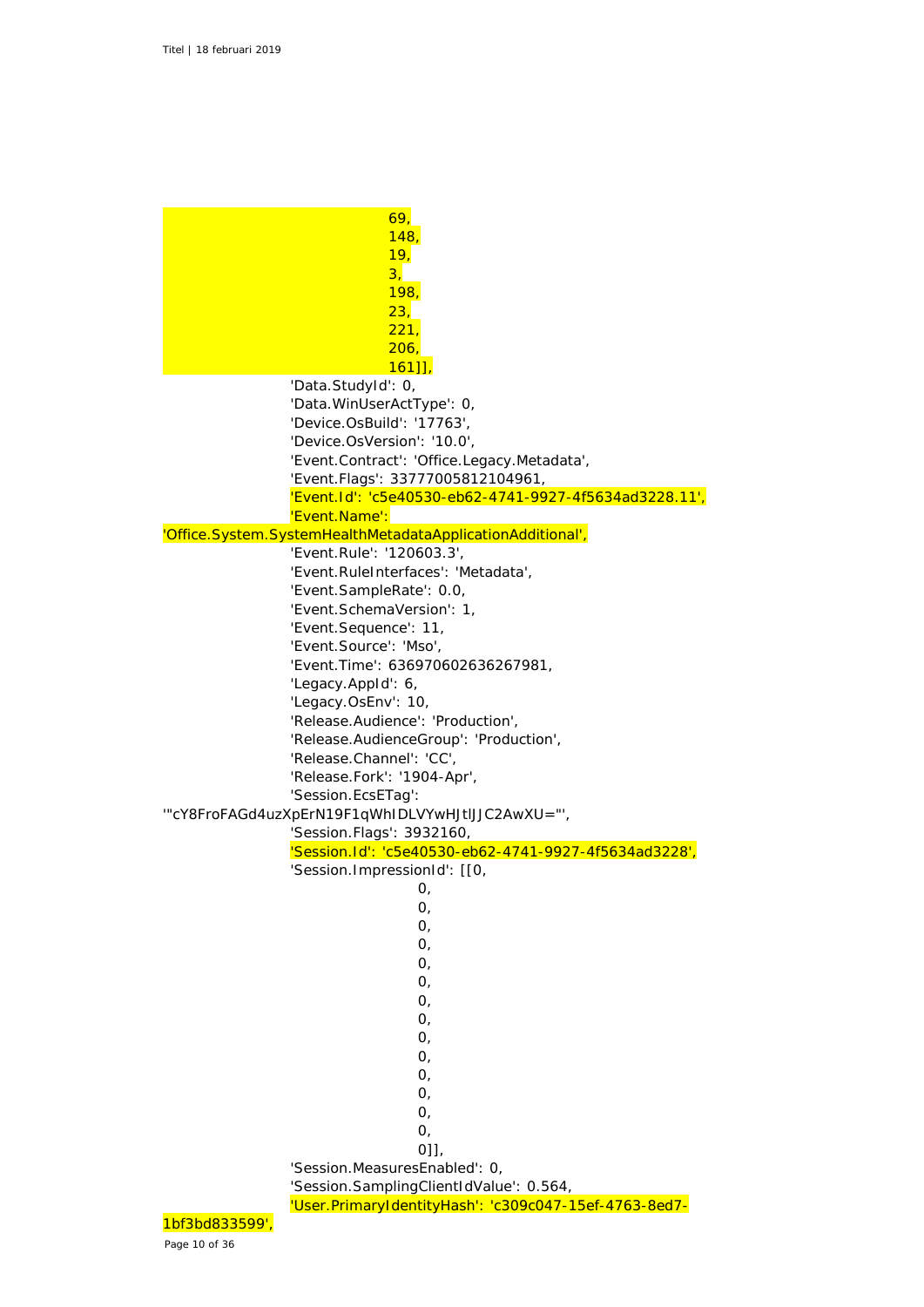```
 'User.TenantGroup': 'Commercial',
                    'User.TenantId': [[194,
                                  252,
                                  188,
                                 192,
                                 5,
                                 126,
                                 191,
                                 71,
                                 188,
                                 242,
                                 90,
                                 105,
                                 137,
                                 155,
                                 251,
                                 86]],
                    'zP.Data.CID': 11,
                    'zP.Data.CollectibleClassifications': 9,
                    'zP.Data.FirstRunTime': 0,
                    'zP.Data.IsJoinedToDomain': 6,
                    'zP.Data.IsLabMachine': 2,
                    'zP.Data.IsMsftInternal': 7,
                   'zP.Data.IsSubscription': 3,
                   'zP.Data.SqmUserId': 10,
                    'zP.Data.StudyId': 4,
                   'zP.Data.WinUserActType': 5}}],
'ext': [],
'extApp': [{'asId': 0,
          'env': '',
          'expId': '',
          'id': 'OUTLOOK',
          'locale': '',
         'name': "
          'userId': '',
          'ver': '16.0.11629.20246'}],
'extCloud': [],
'extDevice': [{'authId': '',
            'authSecId': '',
            'deviceClass': 'Windows.Desktop',
            'id': '',
            'localId': 'c:b3150af8-84a9-4073-897c-5fb380917fad',
            'make': '',
            'model': '',
            'orgAuthId': '',
            'orgId': ''}],
'extIngest': [],
'extJavascript': [],
'extLoc': [{'country': '', 'id': '', 'timezone': '+02:00'}],
'extM365a': [{'enrolledTenantId': ''}],
'extNet': [{'cost': 'Unmetered', 'provider': '', 'type': 'Unknown'}],
'extOs': [{'bootId': 0,
         'expId': '',
         'locale': '',
```
# 'User.PrimaryIdentitySpace': 'UserObjectId',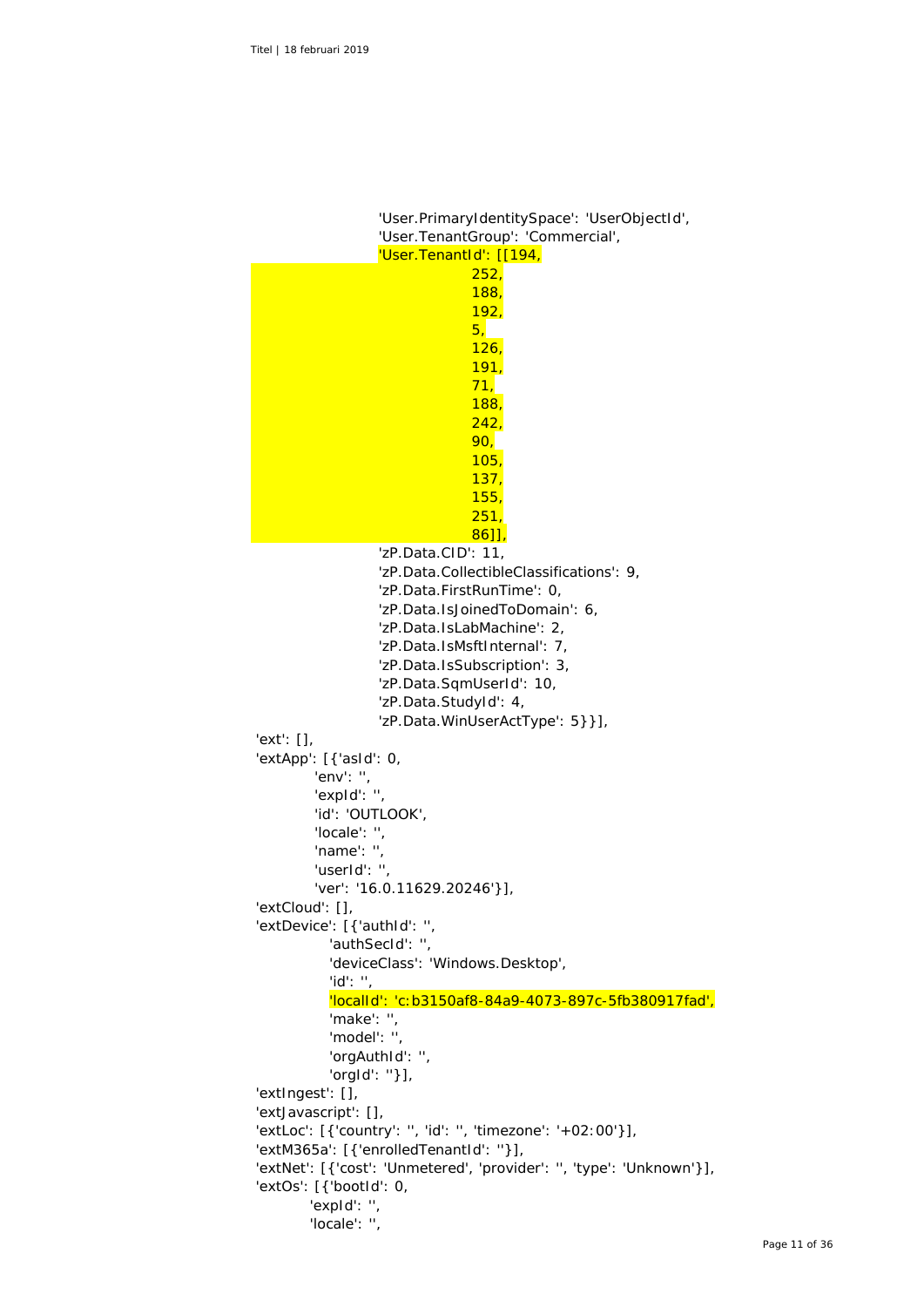```
 'name': 'Windows Desktop',
        'ver': '10.0.17763.1.x86fre.rs5_release.180914-1434'}],
'extProtocol': [{'devMake': 'VMware, Inc.',
             'devModel': 'VMware7,1',
            'metadataCrc': 0,
            'ticketKeys': []}],
'extReceipts': [],
'extSdk': [{'epoch': '180F4E9F-139A-47C7-9909-DA2ED762EC3C',
         'installId': 'F6A52CC3-93A4-405B-AAD2-6A81284F3AFB',
         'libVer': 'EVT-Windows-C++-No-3.1.87.1',
         'seq': 5}],
'extUser': [{'authId': '', 'id': '', 'localId': '', 'locale': ''}],
'extUtc': [],
'extXbl': [],
'flags': 257,
'iKey': 'o:cd836626611c4caaa8fc5b2e728ee81d',
'name': 'Office_System_SystemHealthMetadataApplicationAdditional',
'popSample': 100.0,
'tags': {},
'time': 636970602682102671,
'ver': '3.0'}
```
### **Name: Office.PowerPoint.DocOperation.SaveAs Activity: Saving a dcoument with a different name in SharePoint Online, part of Required diagnostic data**

{'baseData': [], 'baseType': 'custom.office\_system\_activity', 'cV': '', 'data': [{'properties': {'Activity.AggMode': 0, 'Activity.CV': '7OVQzqdqmEKDOZFy2bZHOw.80.6', 'Activity.Count': 1, 'Activity.Duration': 1060899, 'Activity.Result.Code': 0, 'Activity.Result.Tag': 18745505, 'Activity.Result.Type': 'HRESULT', 'Activity.Success': 1, 'App.Branch': 'Fork', 'App.InstallType': 2, 'App.Name': 'PowerPoint', 'App.Platform': 'Win32', 'App.Version': '16.0.11629.20246', 'Client.Id': [[155, 219, 130, 121, 98, 196, 82, 69, 148, 19,  $\sim$  3,  $\sim$  3,  $\sim$  3,  $\sim$  3,  $\sim$ 198, 23, 221, 206,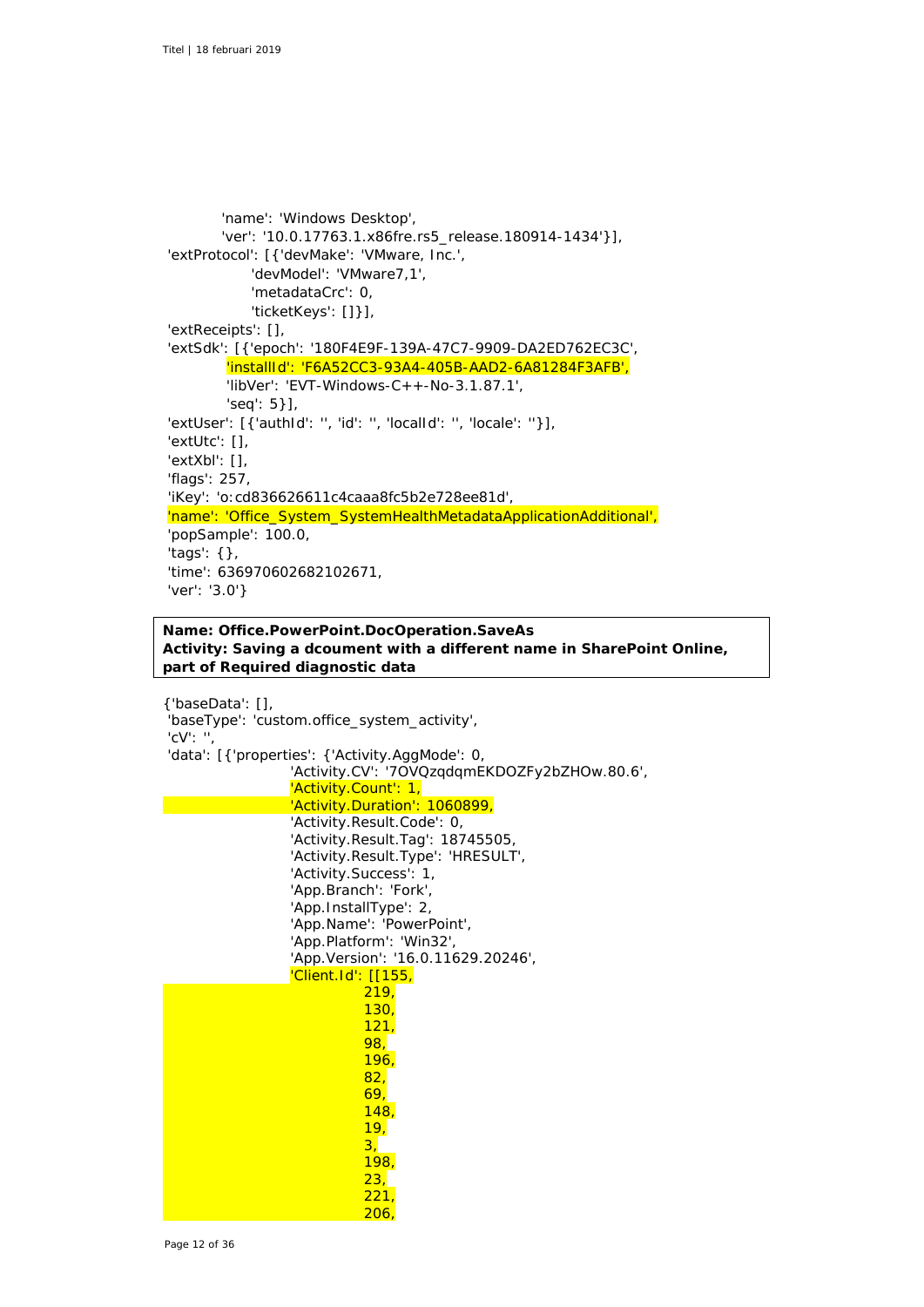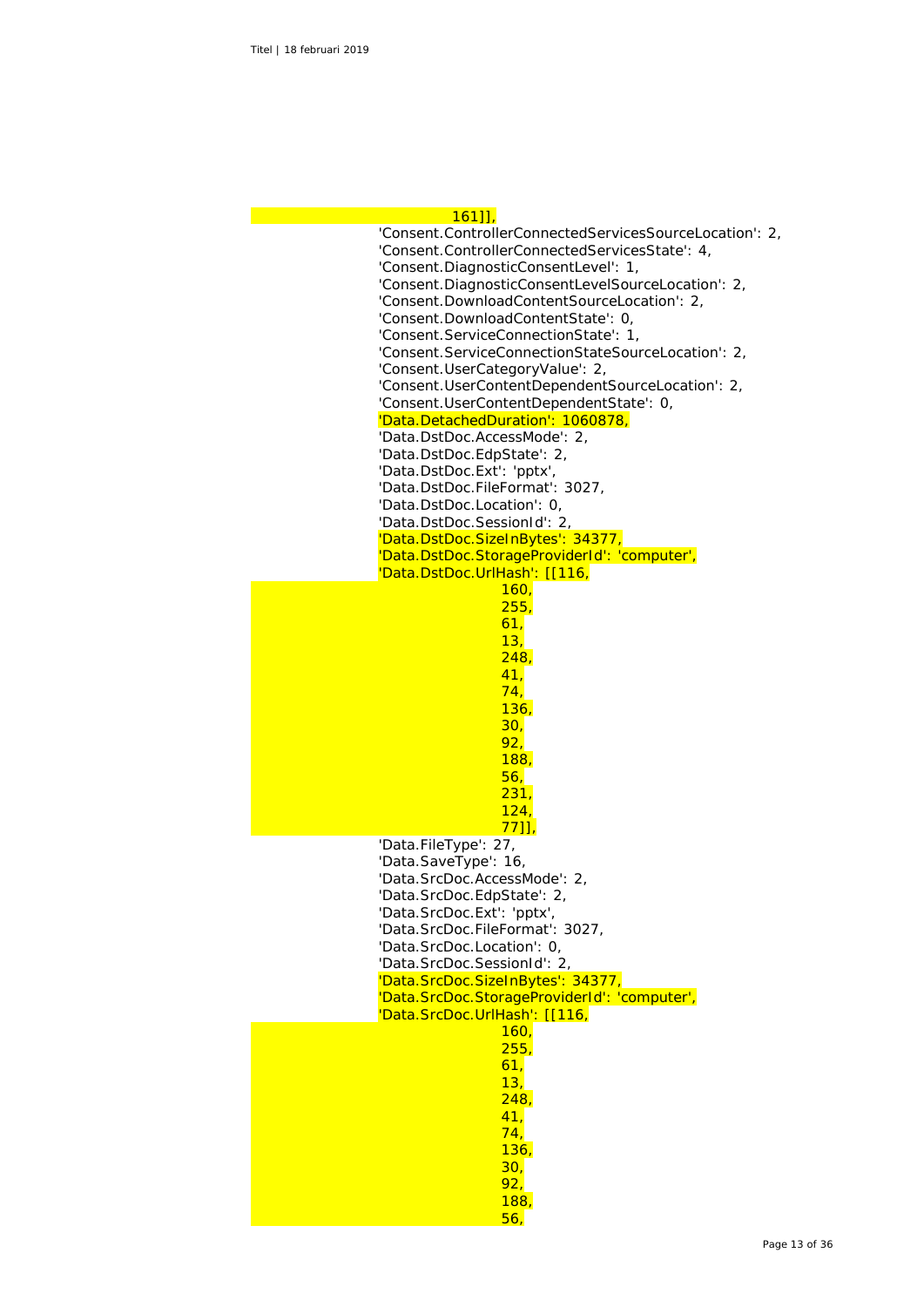$\frac{231}{124}$  $124$ ,  $124$ ,  $124$ ,  $124$ ,  $124$ ,  $124$ ,  $124$ ,  $124$ ,  $124$ ,  $124$ ,  $124$ ,  $124$ ,  $124$ ,  $124$ ,  $124$ ,  $124$ ,  $124$ ,  $124$ ,  $124$ ,  $124$ ,  $124$ ,  $124$ ,  $124$ ,  $124$ ,  $124$ ,  $124$ ,  $124$ ,  $124$ ,  $124$ ,  $124$ ,  $124$ ,  $124$ 77]], 'Data.SrcDocHasAFatalSaveError': 0, 'Data.StopwatchDuration': 84124, 'Data.TypeOfSaveDialog': 16, 'Data.fLifeguarded': 0, 'Device.OsBuild': '17763', 'Device.OsVersion': '10.0', 'Event.CV': '7OVQzqdqmEKDOZFy2bZHOw.80.6', 'Event.Contract': 'Office.System.Activity', 'Event.Flags': 2814775553801985, 'Event.Id': 'ce50e5ec-6aa7-4298-8339-9172d9b6473b.87', 'Event.Name': 'Office.PowerPoint.DocOperation.SaveAs', 'Event.SampleRate': 0.0, 'Event.SchemaVersion': 1, 'Event.Sequence': 87, 'Event.Source': 'Mso', 'Event.Time': 636970446222584978, 'Legacy.AppId': 3, 'Legacy.OsEnv': 10, 'Release.Audience': 'Production', 'Release.AudienceGroup': 'Production', 'Release.Channel': 'CC', 'Release.Fork': '1904-Apr', 'Session.EcsETag': '"i0/XkB3wEe8A8GQ3GhIptSC0QFwjYw5NJtk6IkRtBgk="', 'Session.Flags': 3932160, 'Session.Id': 'ce50e5ec-6aa7-4298-8339-9172d9b6473b', 'Session.ImpressionId': [[0,  $\overline{O}$ ,  $\overline{O}$ ,  $\overline{O}$ , 0,  $\Omega$ .  $\overline{O}$ ,  $\overline{O}$ , 0, 0,  $0, 0, 0$  $\overline{O}$ ,  $\overline{O}$ ,  $\overline{O}$ .  $\Omega$ . 0]], 'Session.MeasuresEnabled': 0, 'Session.SamplingClientIdValue': 0.564, 'User.PrimaryIdentityHash': 'c309c047-15ef-4763-8ed7- 1bf3bd833599', 'User.PrimaryIdentitySpace': 'UserObjectId', 'User.TenantGroup': 'Commercial', 'User.TenantId': [[194, 252, 188,  $\frac{192}{5}$  $5,$   $5,$ 126, 191, 71, 188,

Page 14 of 36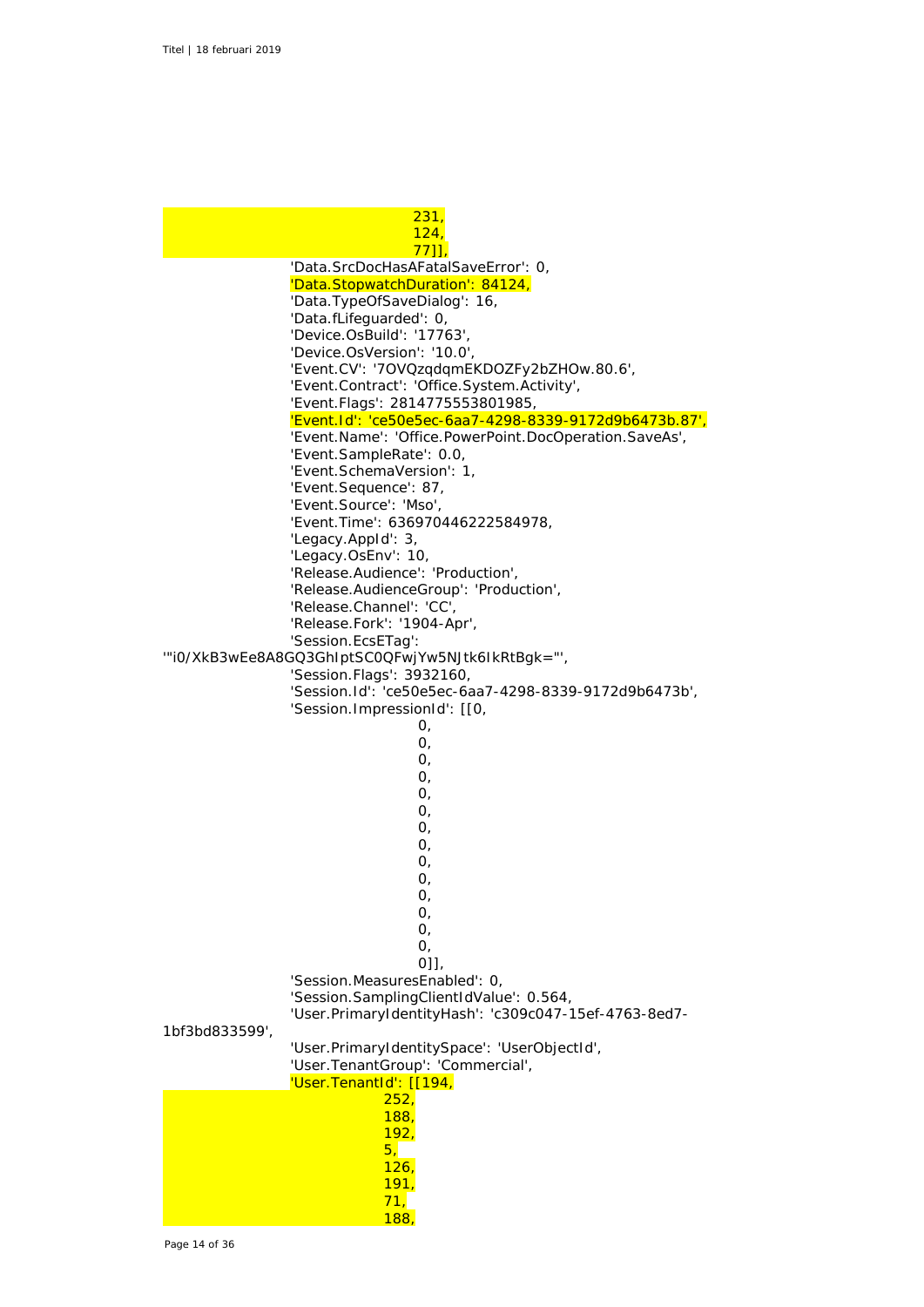```
 242,
                                90,
                                105,
                                137,
                                 155,
                                 251,
                                86]],
                   'zC.Activity.Result': 'Office.System.Result',
                   'zC.Data.DstDoc': 'Office.Document.DocMetadata',
                   'zC.Data.SrcDoc': 'Office.Document.DocMetadata'}}],
'ext': [],
'extApp': [{'asId': 0,
         'env: "
         'expId': "
          'id': 'POWERPNT',
          'locale': '',
         'name': "
         'userId': "
          'ver': '16.0.11629.20246'}],
'extCloud': [],
'extDevice': [{'authId': '',
            'authSecId': '',
            'deviceClass': 'Windows.Desktop',
            'id': '',
            'localId': 'c:b3150af8-84a9-4073-897c-5fb380917fad',
           'make': "
           'model': "
            'orgAuthId': '',
            'orgId': ''}],
'extIngest': [],
'extJavascript': [],
'extLoc': [{'country': '', 'id': '', 'timezone': '+02:00'}],
'extM365a': [{'enrolledTenantId': ''}],
'extNet': [{'cost': 'Unmetered', 'provider': '', 'type': 'Unknown'}],
'extOs': [{'bootId': 0,
 'expId': '',
 'locale': '',
         'name': 'Windows Desktop',
         'ver': '10.0.17763.1.x86fre.rs5_release.180914-1434'}],
'extProtocol': [{'devMake': 'VMware, Inc.',
             'devModel': 'VMware7,1',
             'metadataCrc': 0,
             'ticketKeys': []}],
'extReceipts': [],
'extSdk': [{'epoch': '3F334092-5C10-4B9C-AD8D-D2466C30247A',
          'installId': '3C48B744-0FF1-4313-A981-A987AEC2C217',
          'libVer': 'EVT-Windows-C++-No-3.1.87.1',
          'seq': 6}],
'extUser': [{'authId': '', 'id': '', 'localId': '', 'locale': ''}],
'extUtc': [],
'extXbl': [],
'flags': 257,
'iKey': 'o:e97859101370486fbcb67f5a023da3fc',
'name': 'Office_PowerPoint_DocOperation_SaveAs',
'popSample': 100.0,
'tags': {},
'time': 636970446222584978,
'ver': '3.0'}
```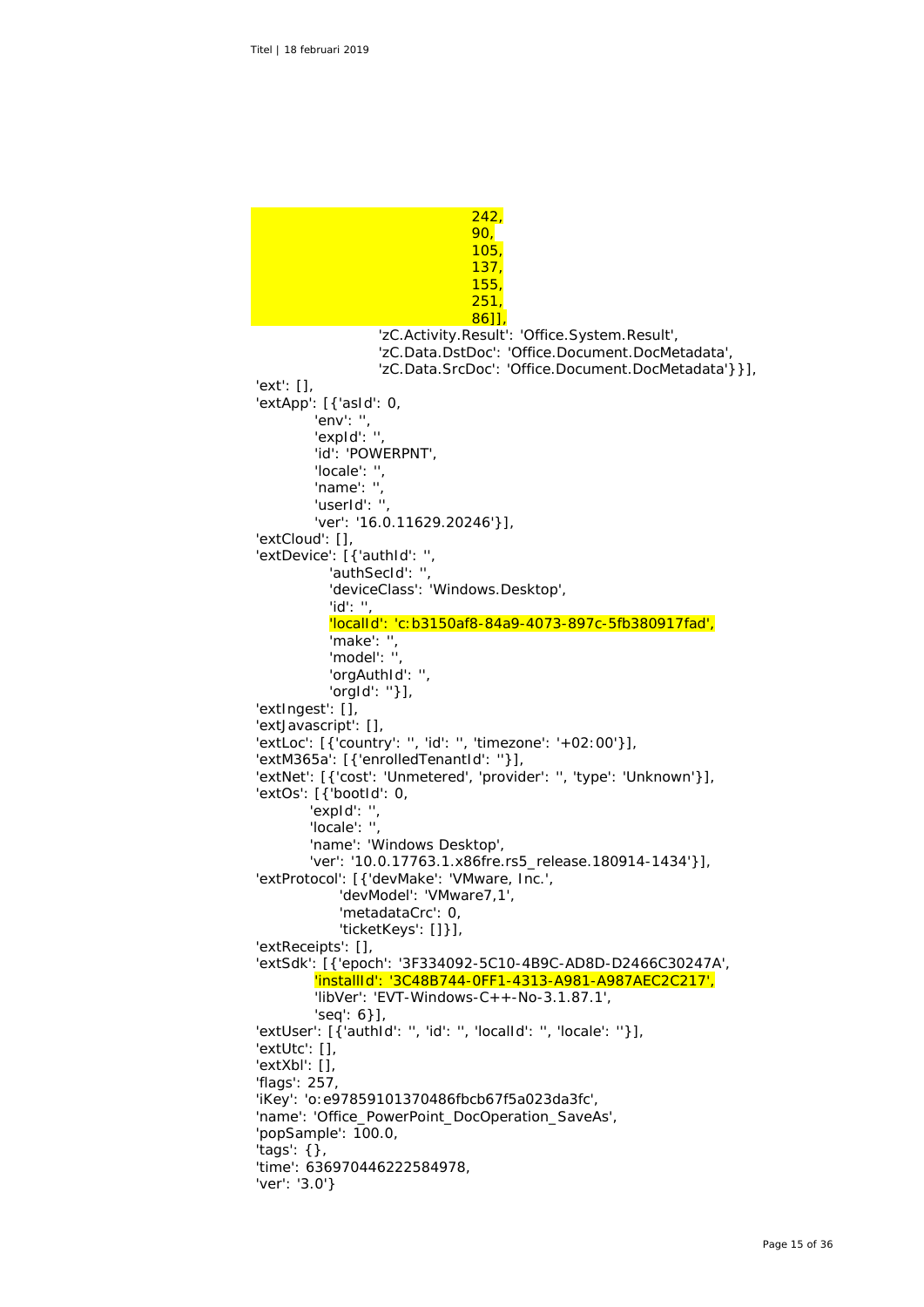### **Name: Office.Word.Experimentation.DocumentStatsOnCloseAndSuspend Activity: Opening a fake medical file and storing it with a different name in SharePoint Online, part of Required diagnostic data**

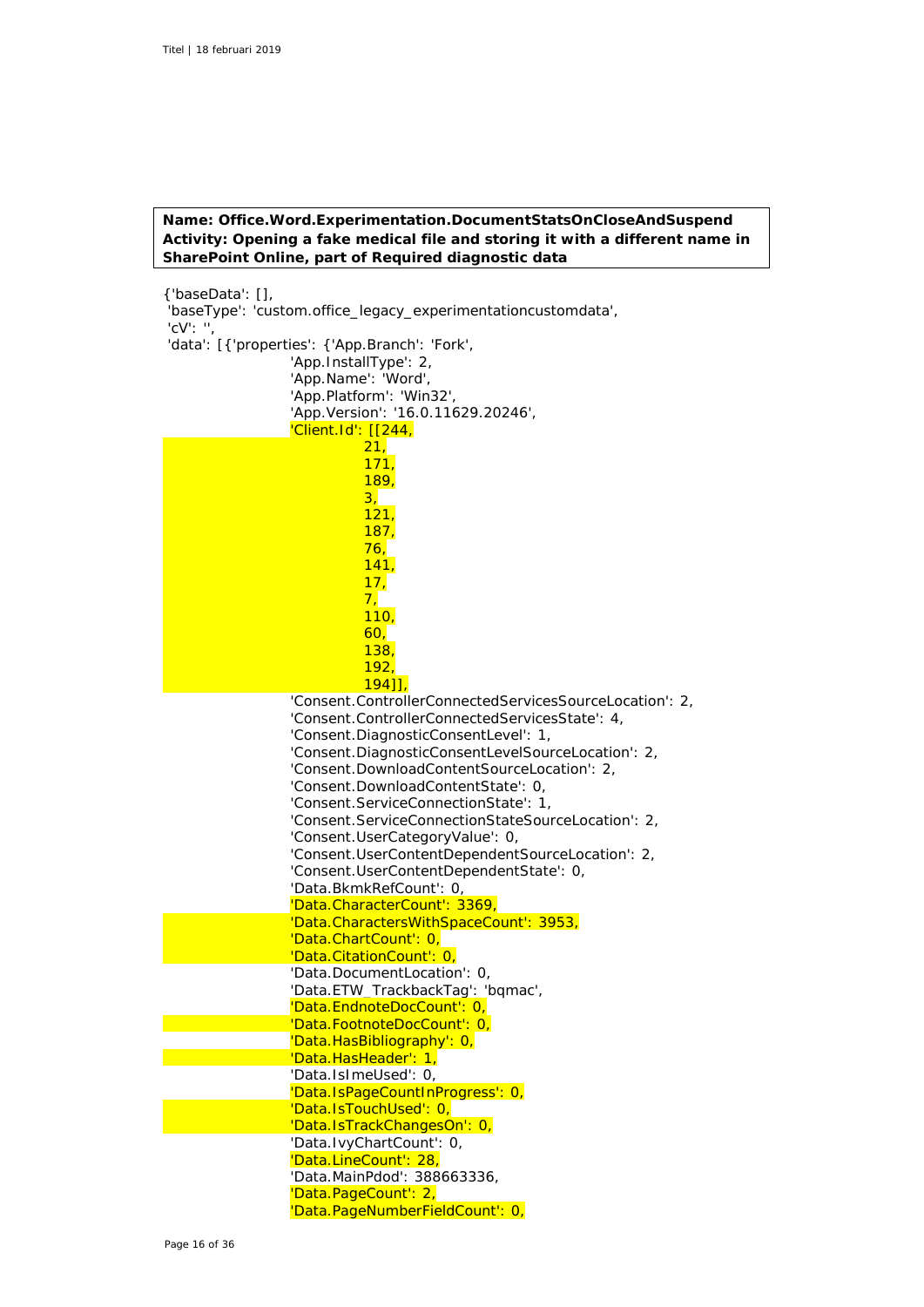

 $\overline{O}$ ,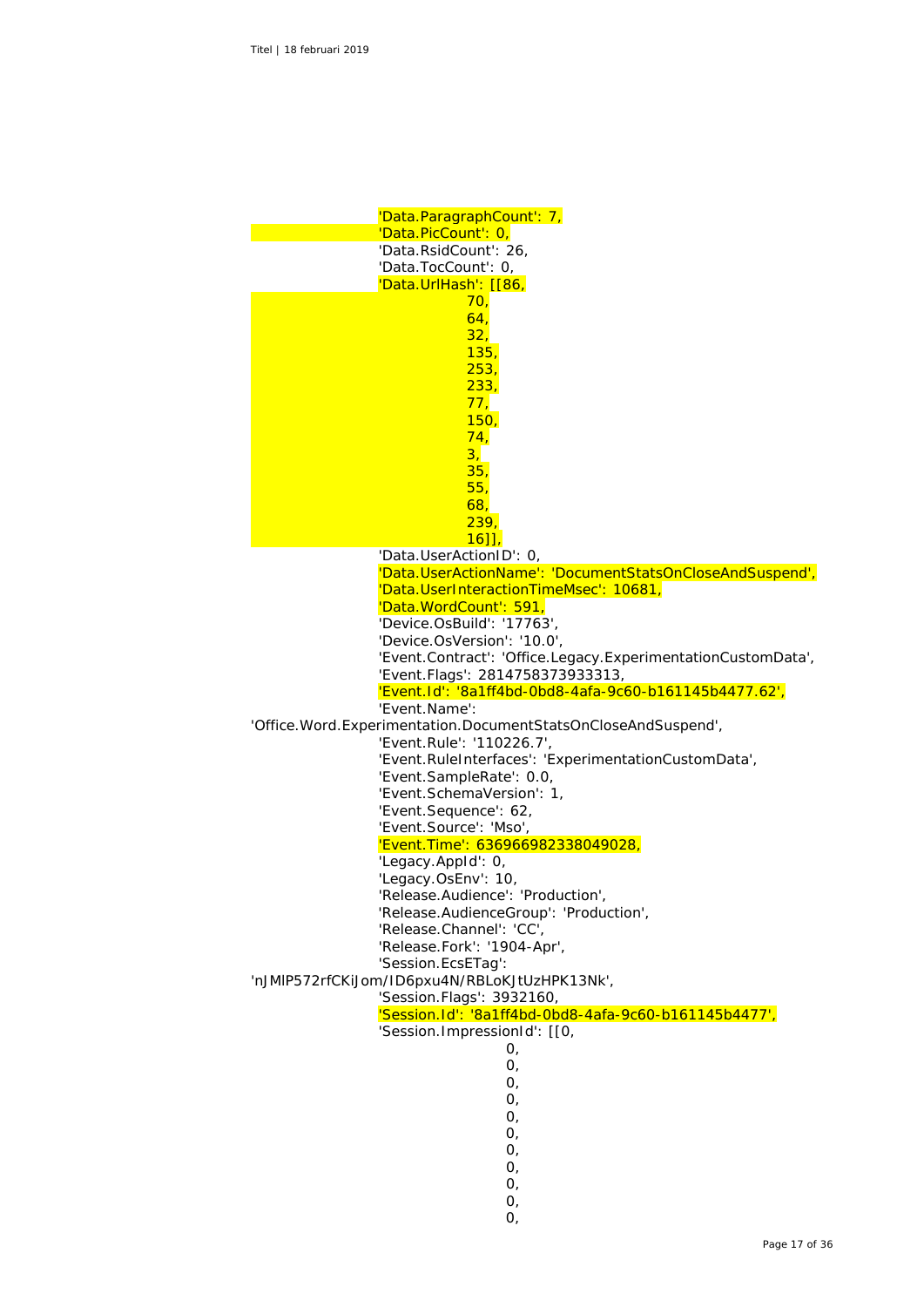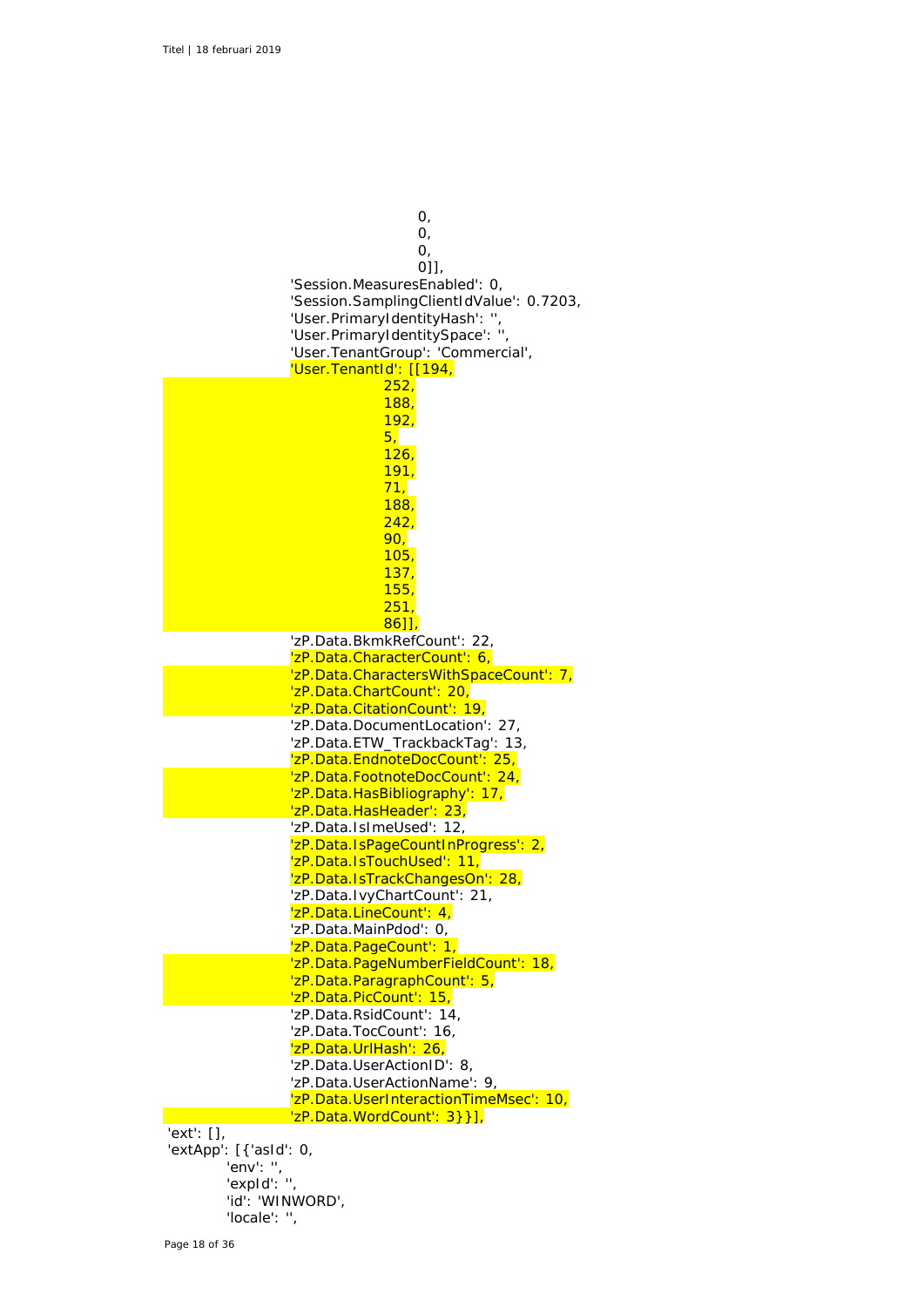```
'name': "
        'userId': "
         'ver': '16.0.11629.20246'}],
'extCloud': [],
'extDevice': [{'authId': "
           'authSecId': '',
            'deviceClass': 'Windows.Desktop',
            'id': '',
            'localId': 'c:eed13e06-4b10-44c7-9c96-d05815f950f8',
           'make': "
           'model': '',
           'orgAuthId': '',
           'orgId': ''}],
'extIngest': [],
'extJavascript': [],
'extLoc': [{'country': '', 'id': '', 'timezone': '+02:00'}],
'extM365a': [{'enrolledTenantId': ''}],
'extNet': [{'cost': 'Unmetered', 'provider': '', 'type': 'Unknown'}],
'extOs': [{'bootId': 0,
        'expId': "
         'locale': '',
         'name': 'Windows Desktop',
         'ver': '10.0.17763.1.x86fre.rs5_release.180914-1434'}],
'extProtocol': [{'devMake': 'VMware, Inc.',
             'devModel': 'VMware7,1',
             'metadataCrc': 0,
             'ticketKeys': []}],
'extReceipts': [],
'extSdk': [{'epoch': 'A31F50AD-1151-4942-9DEF-33D982BEF5B3',
         'installId': '8B395E61-2595-4500-9ED7-88E105B69A33',
         'libVer': 'EVT-Windows-C++-No-3.1.87.1',
         'seq': 3}],
'extUser': [{'authId': '', 'id': '', 'localId': '', 'locale': ''}],
'extUtc': [],
'extXbl': [1,
'flags': 257,
'iKey': 'o:bffd26d9e49b4b7db4cb4df3425812de',
'name': 'Office_Word_Experimentation_DocumentStatsOnCloseAndSuspend',
'popSample': 100.0,
'tags': {},
'time': 636966982341017208,
'ver': '3.0'}
```
### **Name: Office.Translator.TextTranslated Activity: translating 5 words from Dutch to English in Word, part of Connected Experiences**

{'baseData': [], 'baseType': 'custom.office\_system\_activity',  $"cV':$ 'data': [{'properties': {'Activity.AggMode': 0, 'Activity.CV': 'L8zRmZAejMLzW1c2t5wfWU.6', 'Activity.Count': 1, 'Activity.Duration': 456000, 'Activity.Result.Code': 200, 'Activity.Result.Tag': 596464547, 'Activity.Result.Type': 'ResponseCode', 'Activity.Success': 1, 'App.Branch': 'Fork',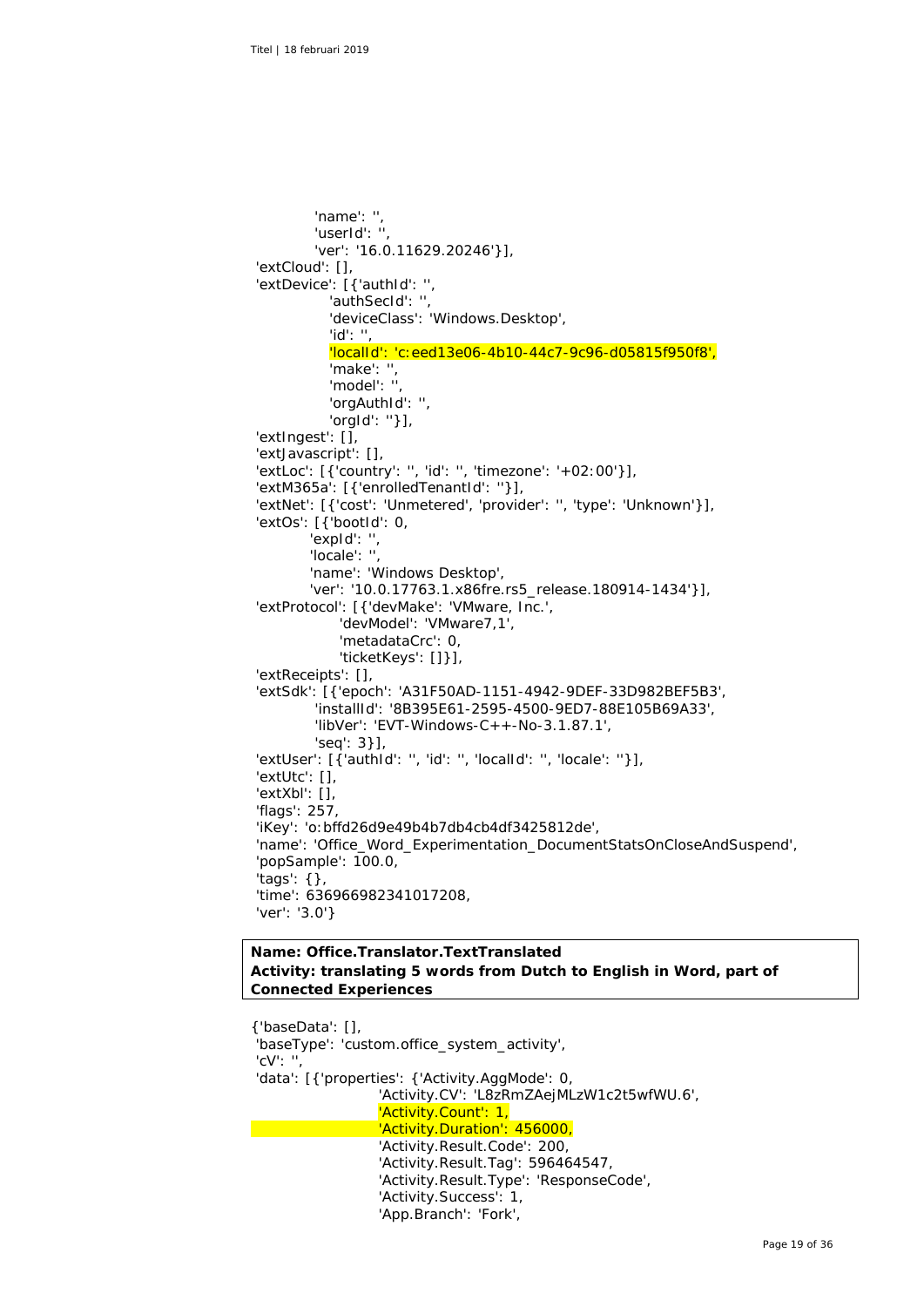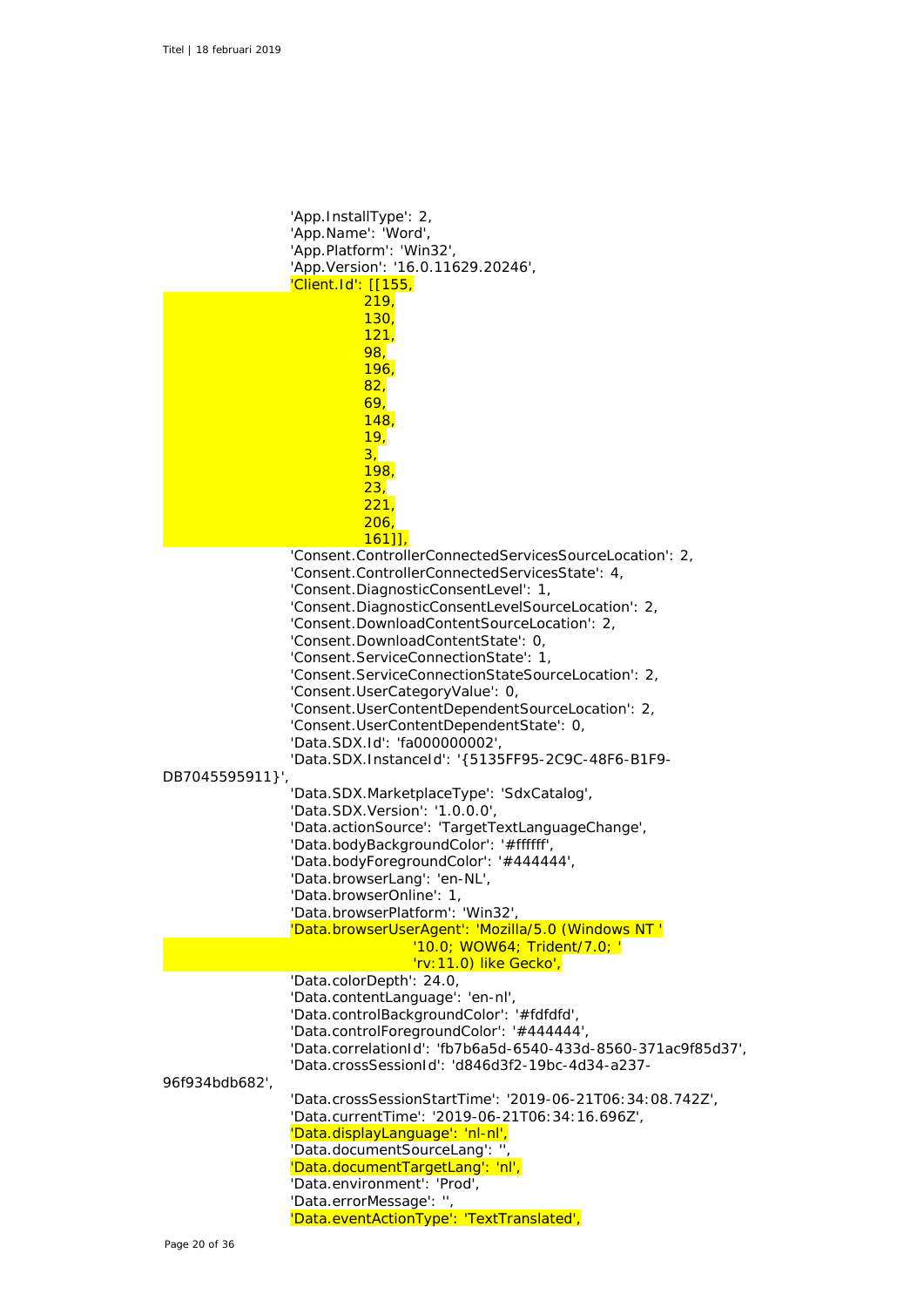|                           | 'Data.eventTagId': 596464547.0,<br>'Data.flights': '{"Settings": true,"AltTranslationsDefinitions": true}',<br>'Data.innerHeight': 601.0,<br>'Data.innerWidth': 320.0,<br>'Data.lookupSourceLang': ",<br>'Data.lookupTargetLang': 'en', |
|---------------------------|-----------------------------------------------------------------------------------------------------------------------------------------------------------------------------------------------------------------------------------------|
|                           | 'Data.officeHost': 'Word',<br>'Data.officeLocale': 'nl-NL',                                                                                                                                                                             |
| 03C617DDCEA1}',           | 'Data.officeMachineId': '{7982DB9B-C462-4552-9413-<br>'Data.officePlatform': 'PC',                                                                                                                                                      |
| EF4B584B6AA4}',           | 'Data.officeSessionId': '{90B83966-F6AC-4808-AB81-                                                                                                                                                                                      |
|                           | 'Data.officeVersion': '16.0.11629.20246',                                                                                                                                                                                               |
|                           | 'Data.pageXOffset': 0.0,                                                                                                                                                                                                                |
|                           | 'Data.pageYOffset': 0.0,                                                                                                                                                                                                                |
|                           | 'Data.pixelDepth': 24.0,                                                                                                                                                                                                                |
|                           | 'Data.responseCode': 200.0,                                                                                                                                                                                                             |
|                           | 'Data.responseTime': 455.0,                                                                                                                                                                                                             |
|                           | 'Data.resultType': 'Success',                                                                                                                                                                                                           |
|                           | 'Data.screenHeight': 1200.0,                                                                                                                                                                                                            |
|                           | 'Data.screenLeft': 1286.0,                                                                                                                                                                                                              |
|                           | 'Data.screenTop': 392.0,                                                                                                                                                                                                                |
|                           | 'Data.screenWidth': 1920.0,                                                                                                                                                                                                             |
|                           | 'Data.selectedTab': 0.0,                                                                                                                                                                                                                |
|                           | 'Data.serverUrl':                                                                                                                                                                                                                       |
|                           | https://ogma.osi.office.net/TradukoApi/UI/index.html?tab=Lookup&_host_Info=Wo'                                                                                                                                                          |
| rd\$Win32\$16.01\$nl-NL', |                                                                                                                                                                                                                                         |
|                           | 'Data.sessionId': 'c127c500-3eb1-4ead-9e66-7f39d7874724',                                                                                                                                                                               |
|                           | 'Data.sessionStartTime': '2019-06-21T06:34:08.581Z',                                                                                                                                                                                    |
|                           | 'Data.sourceTextHash':                                                                                                                                                                                                                  |
|                           | 'c03faead20f29f14da745c51bb5b42f4145dbd9757a82517dbd73d82bae34ace',                                                                                                                                                                     |
|                           | 'Data.sourceTextLength': 21.0,                                                                                                                                                                                                          |
|                           | 'Data.sourceTextWords': 5.0,                                                                                                                                                                                                            |
|                           | 'Data.warningMessage': ",                                                                                                                                                                                                               |
|                           | 'Device.OsBuild': '17763',                                                                                                                                                                                                              |
|                           | 'Device.OsVersion': '10.0',                                                                                                                                                                                                             |
|                           | 'Event.CV': 'L8zRmZAejMLzW1c2t5wfWU.6',                                                                                                                                                                                                 |
|                           | 'Event.Contract': 'Office.System.Activity',                                                                                                                                                                                             |
|                           | 'Event.Flags': 2814758373884161,                                                                                                                                                                                                        |
|                           | Event.Id': '90b83966-f6ac-4808-ab81-ef4b584b6aa4.55','                                                                                                                                                                                  |
|                           | 'Event.Name': 'Office.Translator.TextTranslated',                                                                                                                                                                                       |
|                           | 'Event.SampleRate': 0.0,                                                                                                                                                                                                                |
|                           | 'Event.SchemaVersion': 1,                                                                                                                                                                                                               |
|                           | 'Event.Sequence': 55,                                                                                                                                                                                                                   |
|                           | 'Event.Source': 'Mso',                                                                                                                                                                                                                  |
|                           | 'Event.Time': 636966956567072079,                                                                                                                                                                                                       |
|                           | 'Legacy.AppId': 0,                                                                                                                                                                                                                      |
|                           | 'Legacy.OsEnv': 10,                                                                                                                                                                                                                     |
|                           | 'Release.Audience': 'Production',                                                                                                                                                                                                       |
|                           | 'Release.AudienceGroup': 'Production',                                                                                                                                                                                                  |
|                           | 'Release.Channel': 'CC',                                                                                                                                                                                                                |
|                           | 'Release.Fork': '1904-Apr',                                                                                                                                                                                                             |
|                           | 'Session.EcsETag':                                                                                                                                                                                                                      |
|                           | "76ugFb15guaWCXm0e8DNf3PrNFK5DuMSJtUwMRGRvF8="',                                                                                                                                                                                        |
|                           | 'Session.Flags': 3932160,                                                                                                                                                                                                               |
|                           | 'Session.Id': '90b83966-f6ac-4808-ab81-ef4b584b6aa4',                                                                                                                                                                                   |
|                           | 'Session.ImpressionId': [[0,                                                                                                                                                                                                            |
|                           | 0,                                                                                                                                                                                                                                      |
|                           | 0,                                                                                                                                                                                                                                      |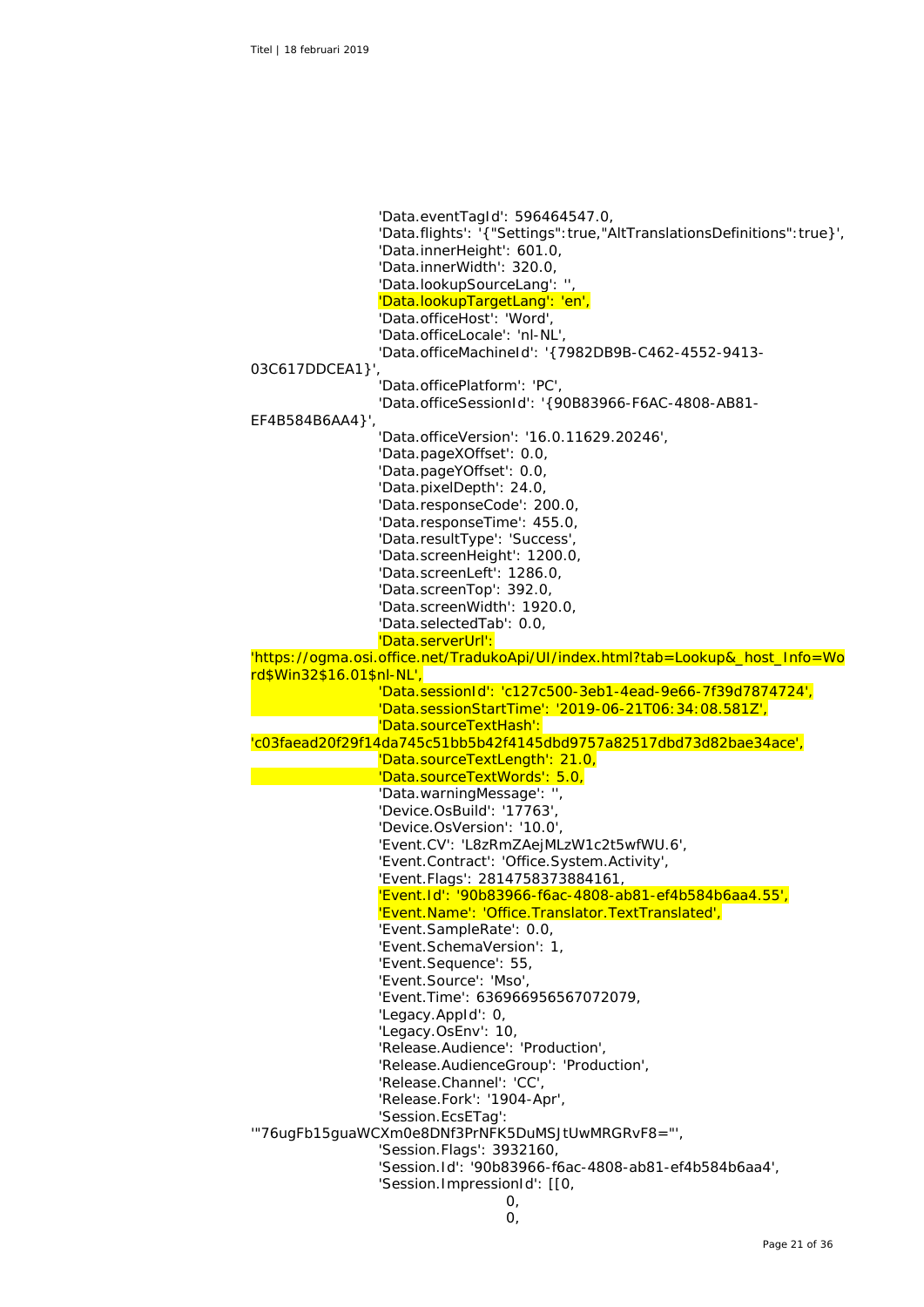$\overline{O}$ , 0,  $\overline{0}$ .  $\begin{matrix}0,\\0, \end{matrix}$  $\overline{O}$ ,  $\overline{O}$ ,  $\Omega$ .  $\mathsf{O}$ 0,  $\overline{O}$ ,  $\overline{O}$ ,  $\mathsf{O}$ 0]], 'Session.MeasuresEnabled': 0, 'Session.SamplingClientIdValue': 0.564, 'User.PrimaryIdentityHash': '', 'User.PrimaryIdentitySpace': " 'User.TenantGroup': 'Commercial', 'User.TenantId': [[194, 252, 188, 192, 5, 126, 191, 71, 188, 242, 90, 105, 137, 155, 251, 86]], 'zC.Activity.Result': 'Office.System.Result', 'zC.Data.Activity.Result': 'Office.System.Result', 'zC.Data.SDX': 'Office.System.SDX'}}], 'ext': [], 'extApp': [{'asId': 0,  $'env$ : " 'expId': '', 'id': 'WINWORD', 'locale': '', 'name': '', 'userId': '', 'ver': '16.0.11629.20246'}], 'extCloud': [], 'extDevice': [{'authId': '', 'authSecId': '', 'deviceClass': 'Windows.Desktop', 'id': '', 'localId': 'c:b3150af8-84a9-4073-897c-5fb380917fad', 'make': " 'model': " 'orgAuthId': '', 'orgId': ''}], 'extIngest': [], 'extJavascript': [], 'extLoc': [{'country': '', 'id': '', 'timezone': '+02:00'}], 'extM365a': [{'enrolledTenantId': ''}],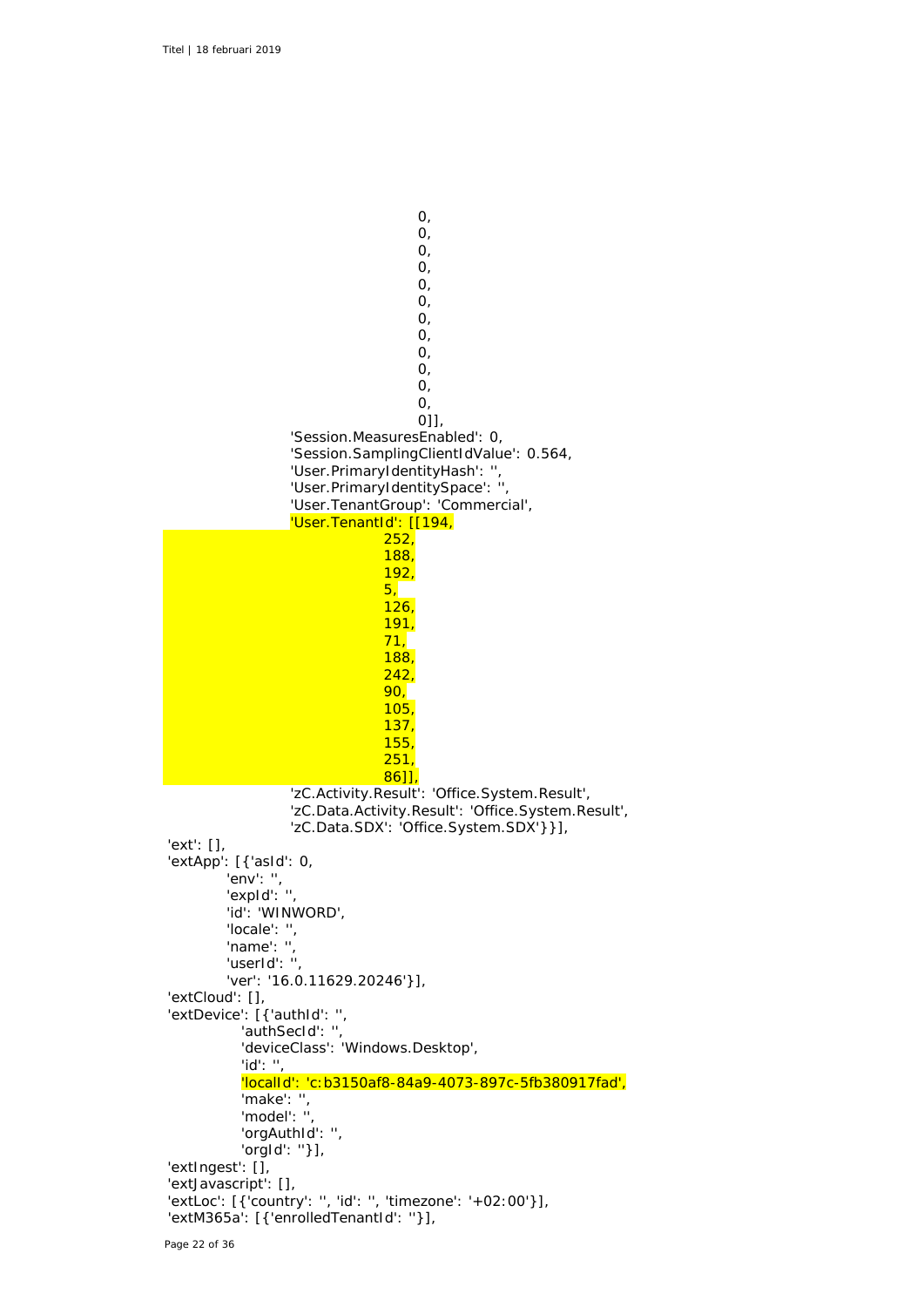```
'extNet': [{'cost': 'Unmetered', 'provider': '', 'type': 'Unknown'}],
'extOs': [{'bootId': 0,
        'expId': "
       'locale': "
        'name': 'Windows Desktop',
        'ver': '10.0.17763.1.x86fre.rs5_release.180914-1434'}],
'extProtocol': [{'devMake': 'VMware, Inc.',
             'devModel': 'VMware7,1',
             'metadataCrc': 0,
             'ticketKeys': []}],
'extReceipts': [],
'extSdk': [{'epoch': 'F11BBB75-32C9-4A75-BB16-C78D0437129E',
         'installId': 'C1458813-5B1D-4032-870F-BAABB030F9F4',
         'libVer': 'EVT-Windows-C++-No-3.1.87.1',
         'seq': 2}],
'extUser': [{'authId': ", 'id': ", 'localId': ", 'locale': "}],
'extUtc': [],
'extXbl': [],
'flags': 257,
'iKey': 'o:e91bcbbe30e44ab28e2e2bce83d446e5',
'name': 'Office_Translator_TextTranslated',
'popSample': 100.0,
'tags': {},
'time': 636966956567072079,
'ver': '3.0'}
```
### **Name: Office.NaturalLanguage.Critiques.CloudSuggestChosenAction Activity: Use of spellingchecker in Word, part of Connected Experiences**

{'baseData': [], 'baseType': 'custom.office\_system\_activity', 'cV': '', 'data': [{'properties': {'Activity.AggMode': 0, 'Activity.CV': '8T21Vp7GNEK4Za9qD+x9kA.142', 'Activity.Count': 1, 'Activity.Duration': 2082, 'Activity.Result.Code': 0, 'Activity.Result.Type': 'CritiqueActions', 'Activity.Success': 1, 'App.Branch': 'Fork', 'App.InstallType': 2, 'App.Name': 'Word', 'App.Platform': 'Win32', 'App.Version': '16.0.11629.20246', 'Client.Id': [[155, 219, 130, 121, 98, 196, 82, 69, 148, 19, 3, 198,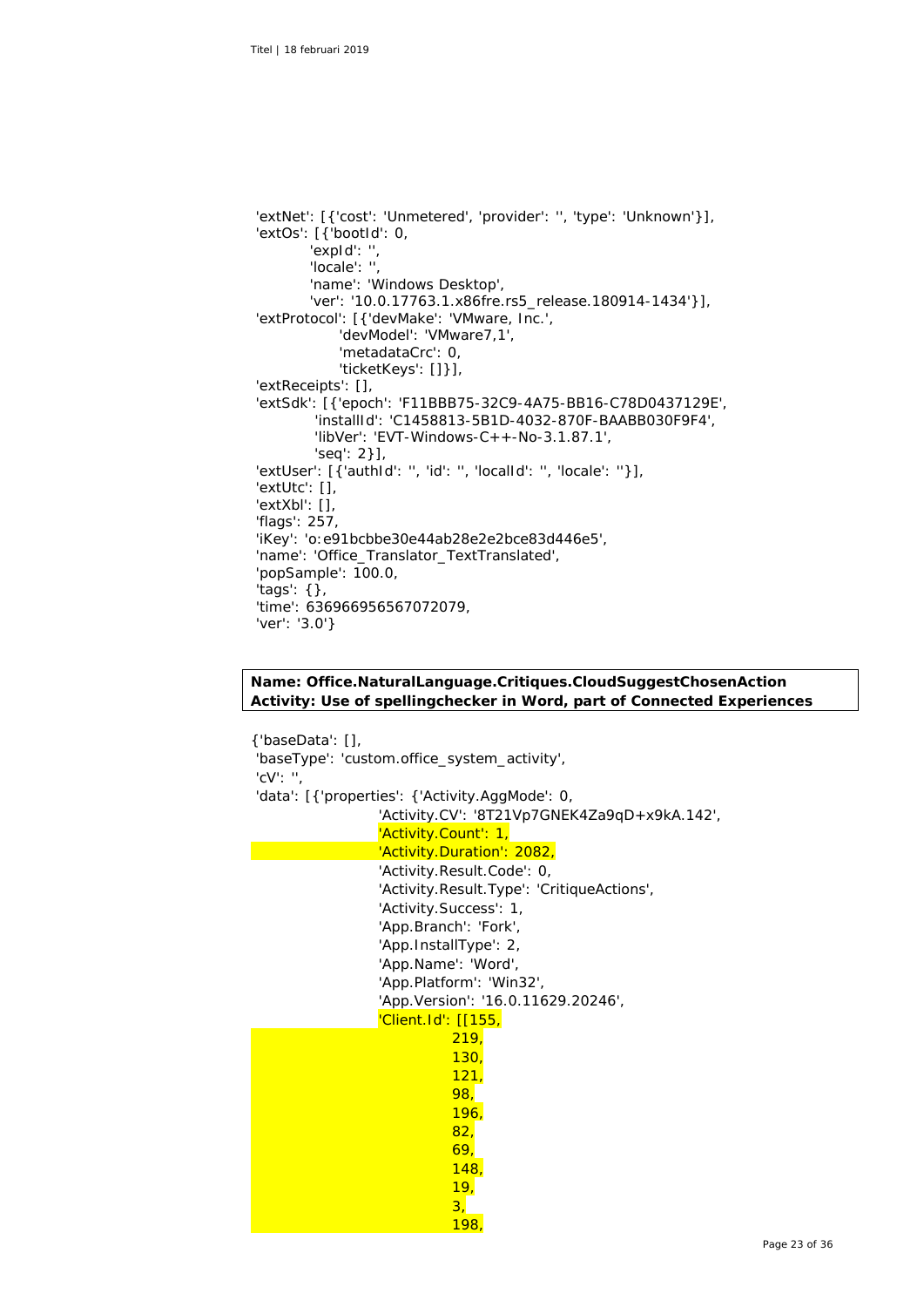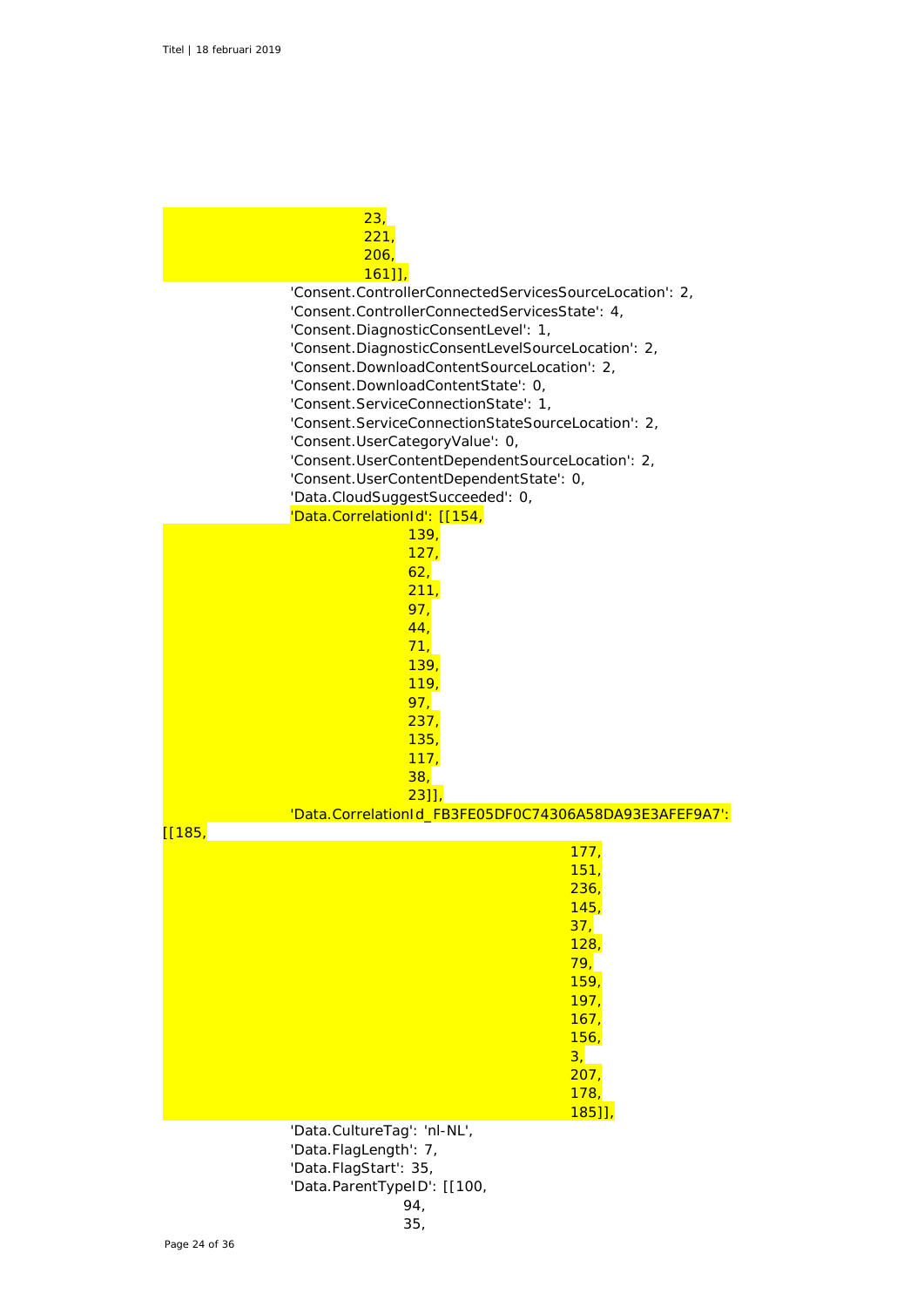241, 97, 15, 87, 64, 135, 249, 116, 85, 136, 90, 10, 120]], 'Data.SuggestionCount': 3, 'Device.OsBuild': '17763', 'Device.OsVersion': '10.0', 'Event.CV': '8T21Vp7GNEK4Za9qD+x9kA.142', 'Event.Contract': 'Office.System.Activity', 'Event.Flags': 30962256044949761, 'Event.Id': '56b53df1-c69e-4234-b865-af6a0fec7d90.55', 'Event.Name': 'Office.NaturalLanguage.Critiques.CloudSuggestChosenAction', 'Event.SampleRate': 0.0, 'Event.SchemaVersion': 1, 'Event.Sequence': 55, 'Event.Source': 'Mso', 'Event.Time': 636966978663852863, 'Legacy.AppId': 0, 'Legacy.OsEnv': 10, 'Release.Audience': 'Production', 'Release.AudienceGroup': 'Production', 'Release.Channel': 'CC', 'Release.Fork': '1904-Apr', 'Session.EcsETag': '"76ugFb15guaWCXm0e8DNf3PrNFK5DuMSJtUwMRGRvF8="', 'Session.Flags': 3satar932160, 'Session.Id': '56b53df1-c69e-4234-b865-af6a0fec7d90', 'Session.ImpressionId': [[0,  $\overline{O}$ ,  $\Omega$ .  $\Omega$ .  $\overline{O}$ ,  $\overline{O}$ , 0,  $O<sub>1</sub>$ 0, 0, 0,  $O<sub>1</sub>$ 0,  $\overline{O}$ ,  $\overline{O}$ , 0]], 'Session.MeasuresEnabled': 0,

'Session.SamplingClientIdValue': 0.564,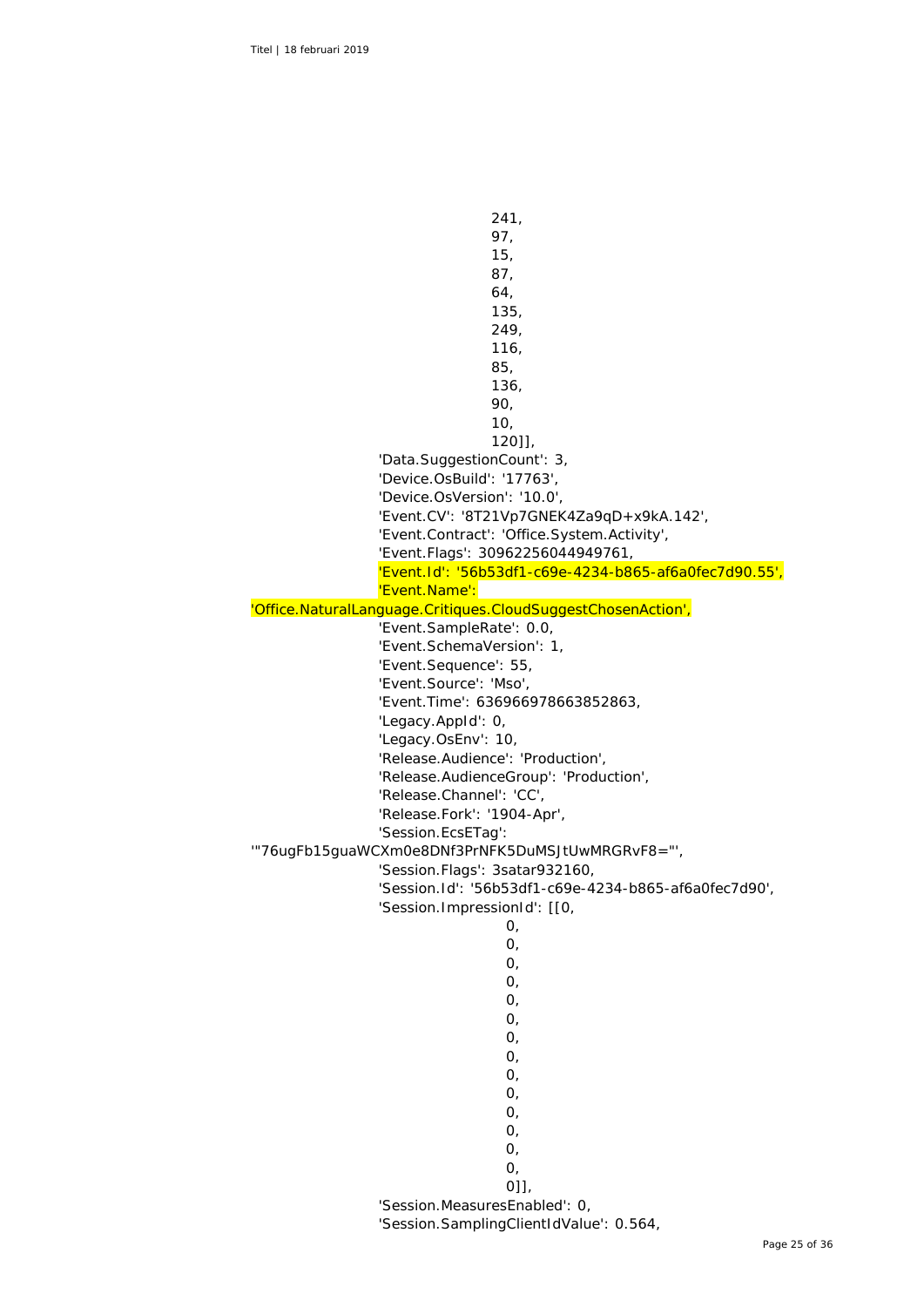```
Page 26 of 36
                    'User.PrimaryIdentityHash': '',
                    'User.PrimaryIdentitySpace': '',
                    'User.TenantGroup': 'Commercial',
                    'User.TenantId': [[194,
                                  252,
                                 188,
                                 192,
                                 5,
                                 126,
                                 191,
                                 71,
                                 188,
                                 242,
                                 90,
                                  105,
                                  137,
                                 155,
                                 251,
                                 86]],
                    'zC.Activity.Result': 'Office.System.Result'}}],
'ext': [],
'extApp': [{'asId': 0,
          'env': '',
          'expId': '',
          'id': 'WINWORD',
          'locale': '',
          'name': '',
          'userId': '',
          'ver': '16.0.11629.20246'}],
'extCloud': [],
'extDevice': [{'authId': '',
            'authSecId': '',
            'deviceClass': 'Windows.Desktop',
            'id': '',
            'localId': 'c:b3150af8-84a9-4073-897c-5fb380917fad',
            'make': '',
            'model': '',
            'orgAuthId': '',
            'orgId': ''}],
'extIngest': [],
'extJavascript': [],
'extLoc': [{'country': '', 'id': '', 'timezone': '+02:00'}],
'extM365a': [{'enrolledTenantId': ''}],
'extNet': [{'cost': 'Unmetered', 'provider': '', 'type': 'Unknown'}],
'extOs': [{'bootId': 0,
         'expId': '',
         'locale': '',
         'name': 'Windows Desktop',
         'ver': '10.0.17763.1.x86fre.rs5_release.180914-1434'}],
'extProtocol': [{'devMake': 'VMware, Inc.',
              'devModel': 'VMware7,1',
              'metadataCrc': 0,
              'ticketKeys': []}],
'extReceipts': [],
'extSdk': [{'epoch': 'BE7CB3B0-157C-40D1-9416-215A20328545',
```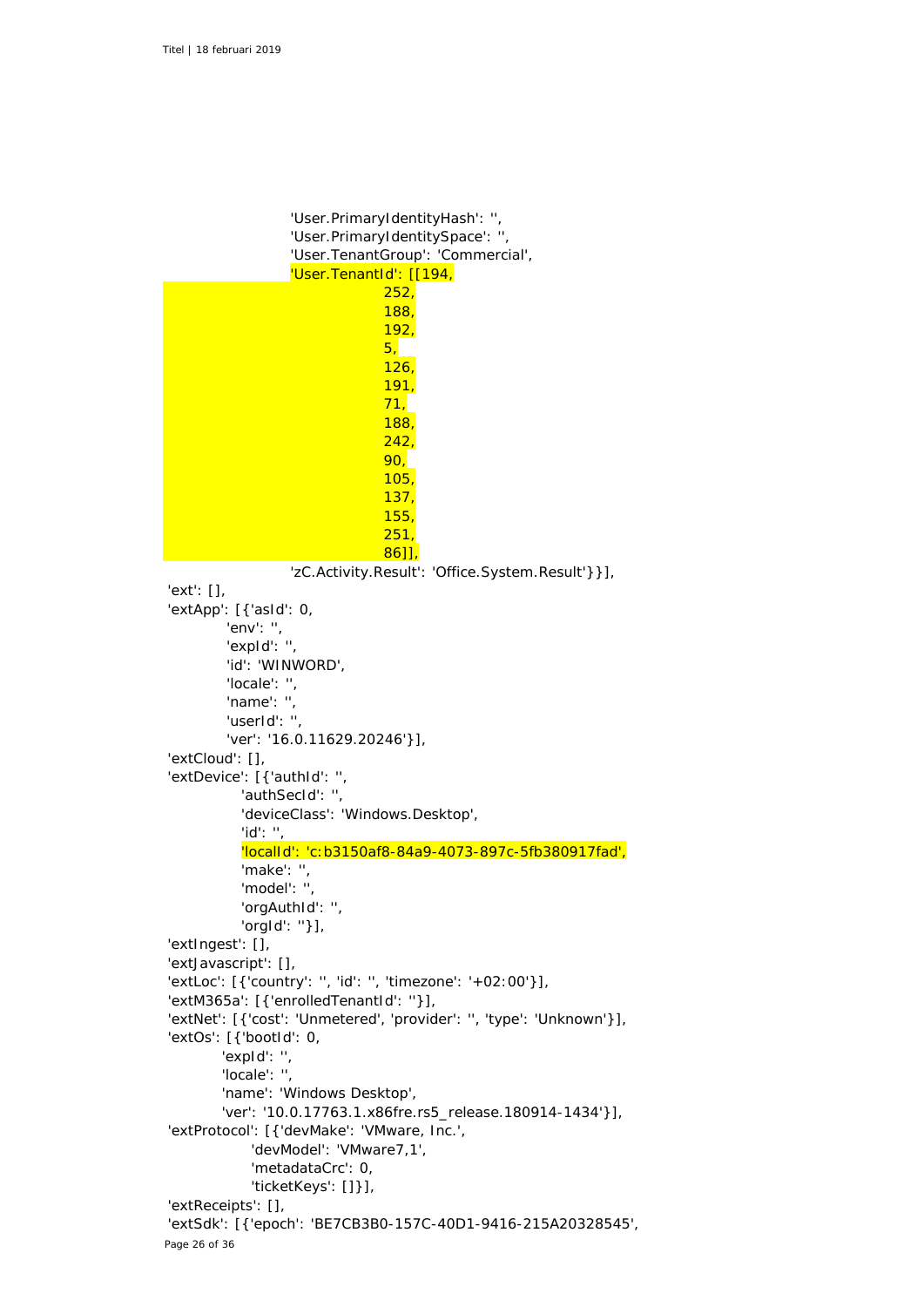```
 'installId': '9D2576E2-E3E9-4B31-9C9E-FC33E604F4D6',
         'libVer': 'EVT-Windows-C++-No-3.1.87.1',
         'seq': 4}],
'extUser': [{'authId': '', 'id': '', 'localId': '', 'locale': ''}],
'extUtc': [],
'extXbl': [],
'flags': 257,
'iKey': 'o:71cc1046851042108843d90e5d3ef6c1',
'name': 'Office_NaturalLanguage_Critiques_CloudSuggestChosenAction',
'popSample': 100.0,
'tags': {},
'time': 636966978663852863,
'ver': '3.0'}
```
### **Name: Office.NaturalLanguage.Proofing.Engines.NLServiceClient.Speller. ServiceRequest Activity: Use of Spelling Checker in Outlook, part of Connected Experiences**

{'baseData': [], 'baseType': 'custom.office\_system\_activity', 'cV': " 'data': [{'properties': {'Activity.AggMode': 0, 'Activity.CV': 'MAXkxWLrQUeZJ09WNK0yKA.54', 'Activity.Count': 1, 'Activity.Duration': 42957, 'Activity.Result.Code': 0, 'Activity.Result.Type': 'OfficeWebServiceApi::Status::Flags', 'Activity.Success': 1, 'App.Branch': 'Fork', 'App.InstallType': 2, 'App.Name': 'Outlook', 'App.Platform': 'Win32', 'App.Version': '16.0.11629.20246', 'Client.Id': [[155, 219, 130, 121, 98, 196, 82, 69, 148, 19, 3, 198,  $23,$  221, 206, 161]], 'Consent.ControllerConnectedServicesSourceLocation': 2, 'Consent.ControllerConnectedServicesState': 4, 'Consent.DiagnosticConsentLevel': 1, 'Consent.DiagnosticConsentLevelSourceLocation': 2, 'Consent.DownloadContentSourceLocation': 2, 'Consent.DownloadContentState': 0, 'Consent.ServiceConnectionState': 1, 'Consent.ServiceConnectionStateSourceLocation': 2,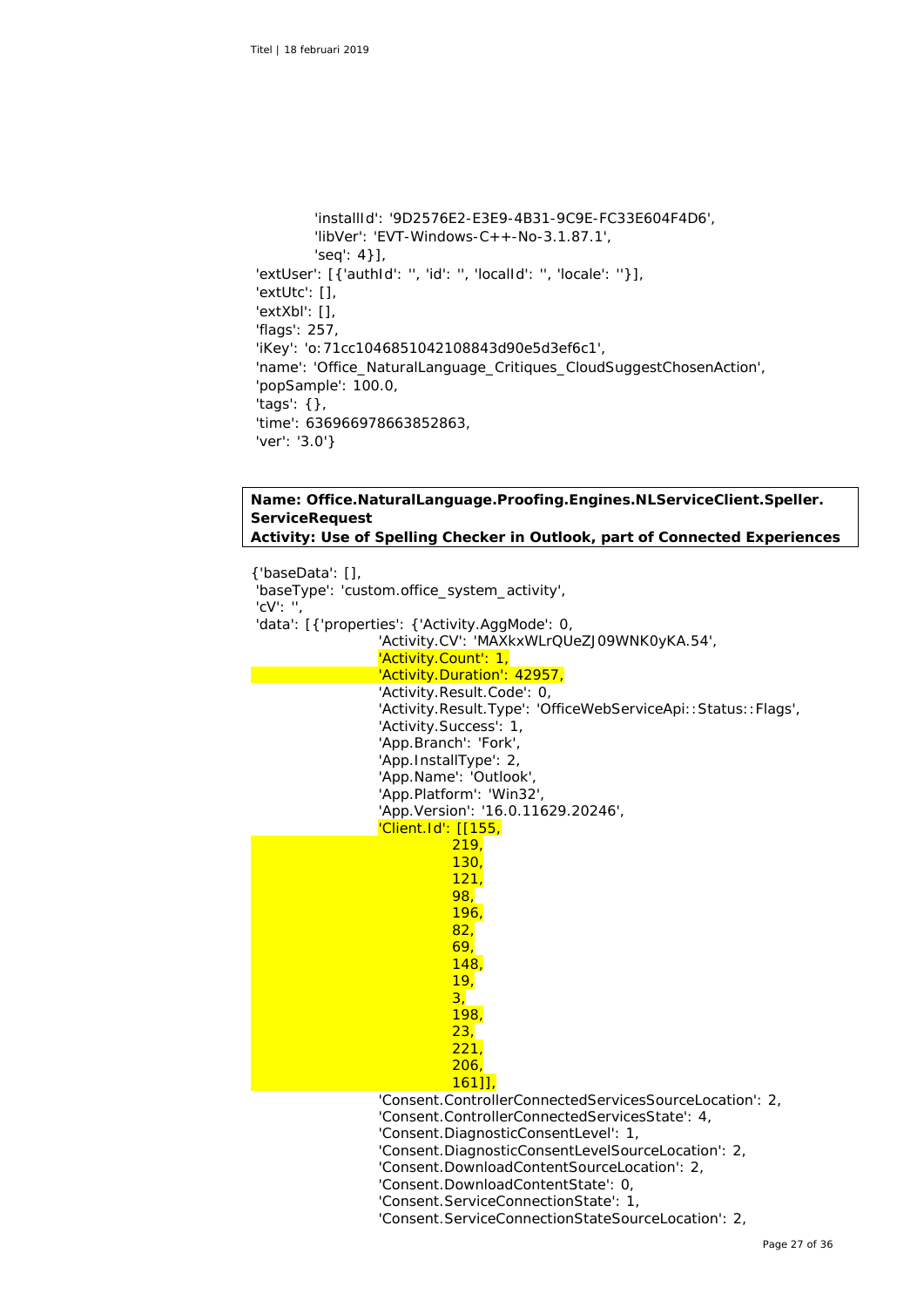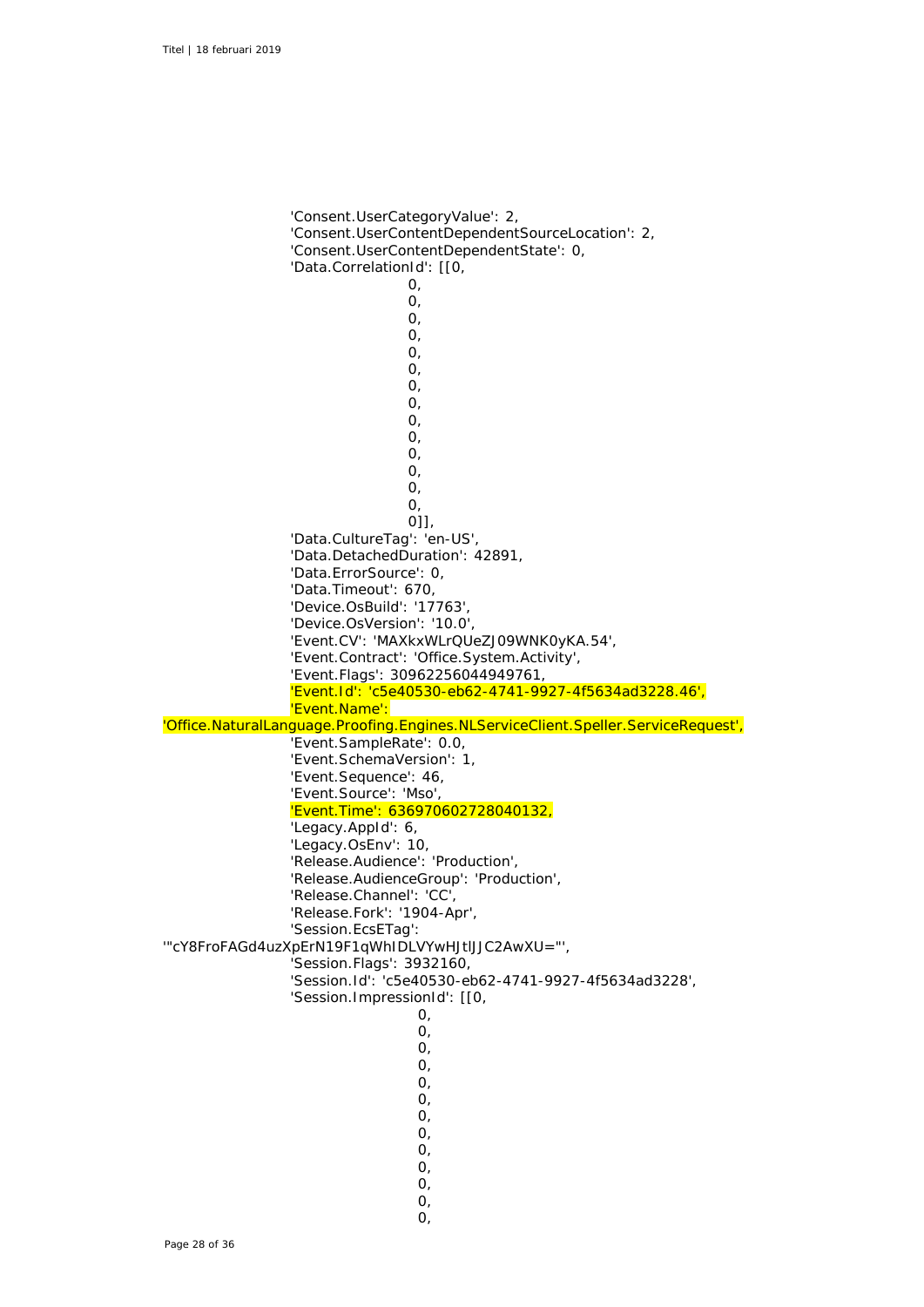$\overline{O}$ ,  $01$  'Session.MeasuresEnabled': 0, 'Session.SamplingClientIdValue': 0.564, 'User.PrimaryIdentityHash': 'c309c047-15ef-4763-8ed7- 1bf3bd833599', 'User.PrimaryIdentitySpace': 'UserObjectId', 'User.TenantGroup': 'Commercial', 'User.TenantId': [[194, 252, 188, 192, 5, 126, 191, 71, 188, 242, 90, 105, 137, 155, 251, 86]], 'zC.Activity.Result': 'Office.System.Result'}}], 'ext': [], 'extApp': [{'asId': 0, 'env': '', 'expId': '', 'id': 'OUTLOOK', 'locale': '', 'name': " 'userId': " 'ver': '16.0.11629.20246'}], 'extCloud': [], 'extDevice': [{'authId': '', 'authSecId': '', 'deviceClass': 'Windows.Desktop',  $\frac{d}{dx}$ : '', 'localId': 'c:b3150af8-84a9-4073-897c-5fb380917fad', 'make': " 'model': '', 'orgAuthId': '', 'orgId': ''}], 'extIngest': [], 'extJavascript': [], 'extLoc': [{'country': '', 'id': '', 'timezone': '+02:00'}], 'extM365a': [{'enrolledTenantId': ''}], 'extNet': [{'cost': 'Unmetered', 'provider': '', 'type': 'Unknown'}], 'extOs': [{'bootId': 0, 'expId': '', 'locale': " 'name': 'Windows Desktop', 'ver': '10.0.17763.1.x86fre.rs5\_release.180914-1434'}], 'extProtocol': [{'devMake': 'VMware, Inc.', 'devModel': 'VMware7,1', 'metadataCrc': 0, 'ticketKeys': []}], 'extReceipts': [], 'extSdk': [{'epoch': '47060173-A2F9-4306-99CF-03510EDB6A39',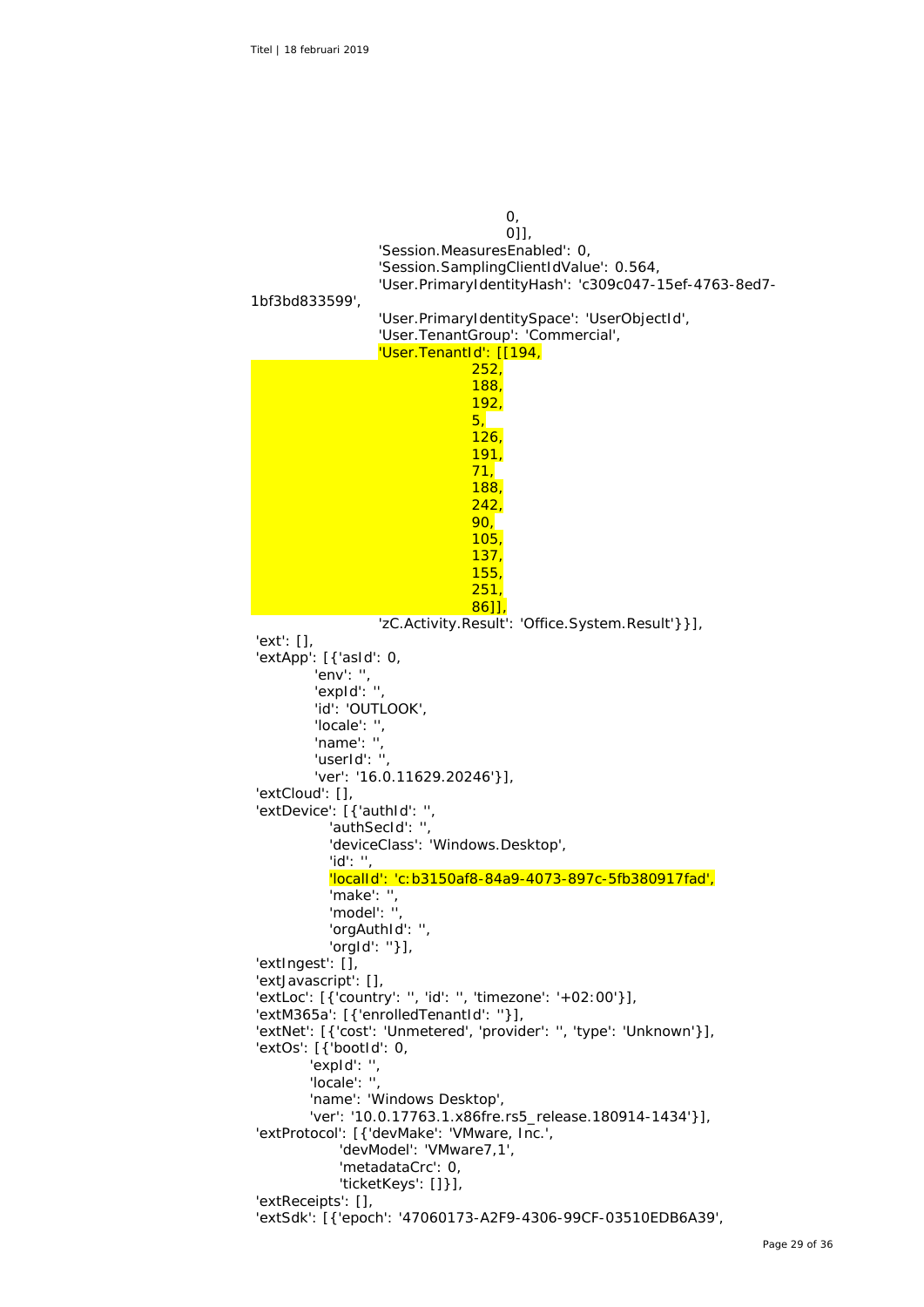```
 'installId': 'F6A52CC3-93A4-405B-AAD2-6A81284F3AFB',
         'libVer': 'EVT-Windows-C++-No-3.1.87.1',
         'seq': 1}],
'extUser': [{'authId': '', 'id': '', 'localId': '', 'locale': ''}],
'extUtc': [],
'extXbl': [],
'flags': 257,
'iKey': 'o:71cc1046851042108843d90e5d3ef6c1',
'name':
'Office_NaturalLanguage_Proofing_Engines_NLServiceClient_Speller_ServiceRequest
',
'popSample': 100.0,
'tags': {},
'time': 636970602728040132,
'ver': '3.0'}
```
### **Name: Office.FileIO.CSI.FCopyTempFileToWorkingDocumentContent Activity: PowerPoint activity, event not documented**

```
{'baseData': [],
'baseType': 'custom.office_system_activity',
'cV': '',
'data': [{'properties': {'Activity.AggMode': 0,
                   'Activity.CV': 'l1z/23V6MUeZMDudKAeZtA.267.1.3',
                   'Activity.Count': 1,
                   'Activity.Duration': 45686,
                   'Activity.Success': 1,
                   'App.Branch': 'Fork',
                   'App.InstallType': 2,
                   'App.Name': 'PowerPoint',
                   'App.Platform': 'Win32',
                   'App.Version': '16.0.11629.20246',
                   'Client.Id': [[155,
                             219,
                            130,
                            121,
                            98,
                            196,
                            82,
                             69,
                             148,
                            19,
                            3,
                            198,
                            23,
                            221,
                            206,
                            161],
                   'Consent.ControllerConnectedServicesSourceLocation': 2,
                   'Consent.ControllerConnectedServicesState': 4,
                   'Consent.DiagnosticConsentLevel': 1,
                   'Consent.DiagnosticConsentLevelSourceLocation': 2,
                   'Consent.DownloadContentSourceLocation': 2,
                   'Consent.DownloadContentState': 0,
                   'Consent.ServiceConnectionState': 1,
                   'Consent.ServiceConnectionStateSourceLocation': 2,
                   'Consent.UserCategoryValue': 2,
                   'Consent.UserContentDependentSourceLocation': 2,
                   'Consent.UserContentDependentState': 0,
                   'Data.Doc.AccessMode': 2,
```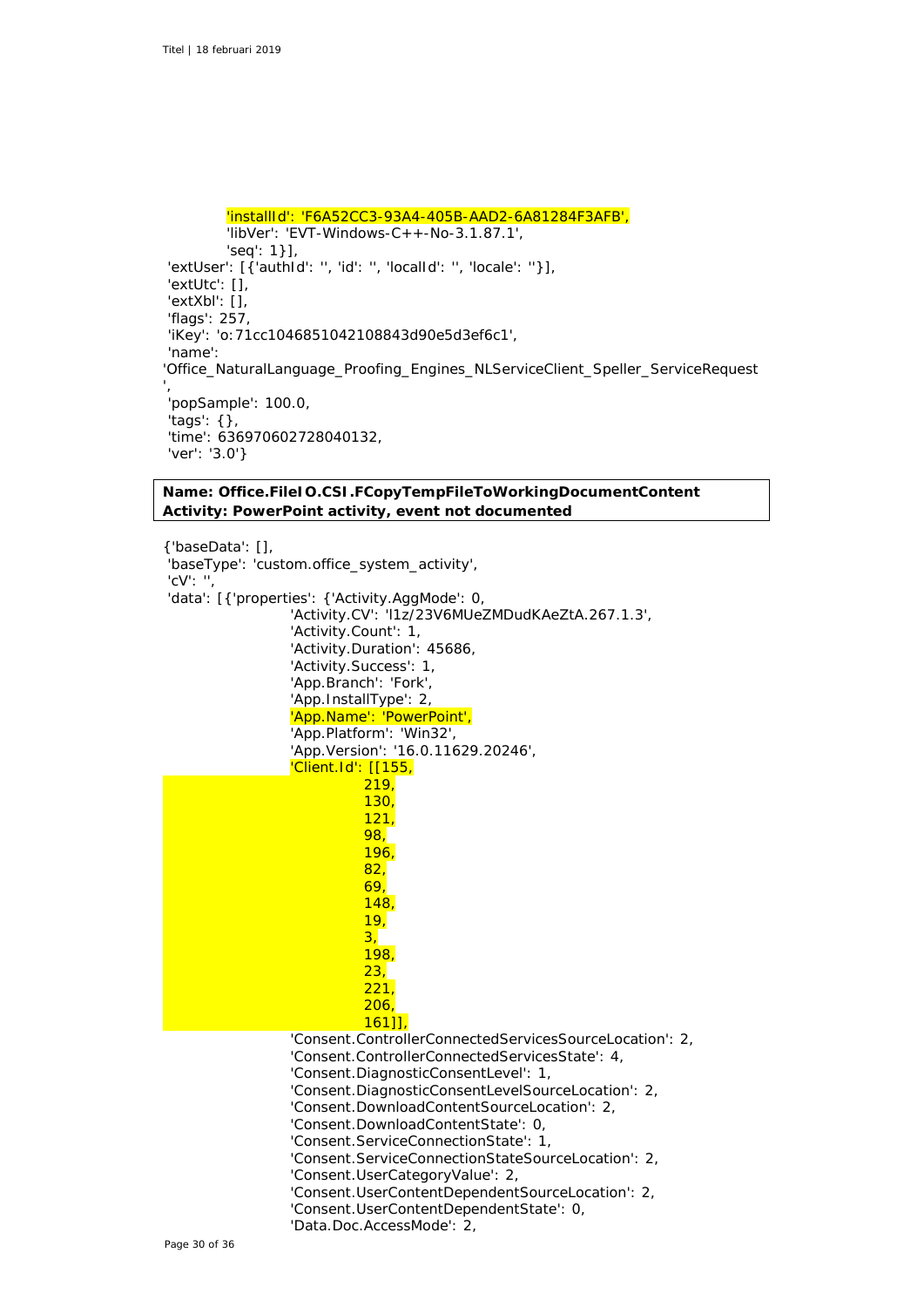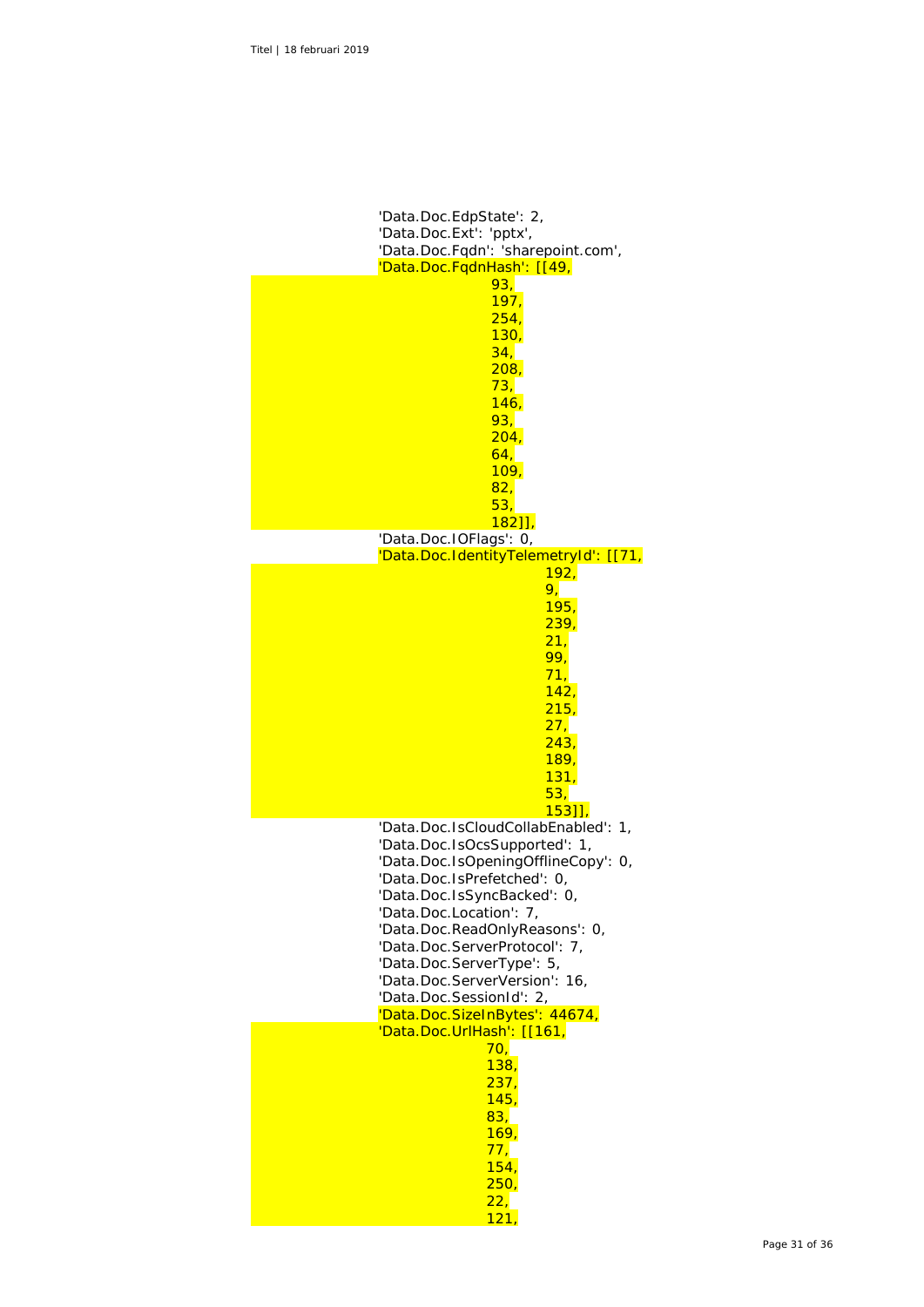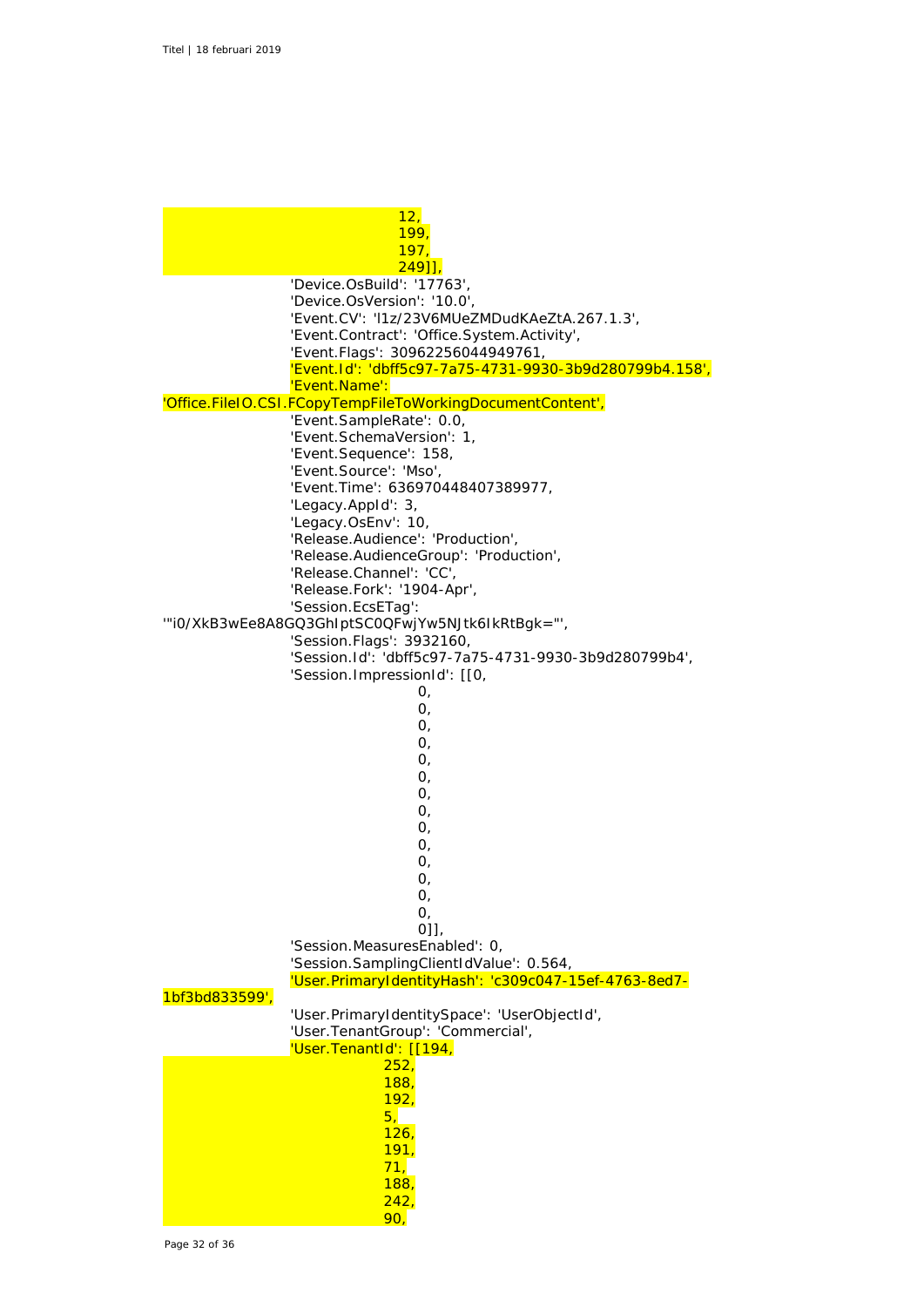```
 105,
                                137,
                                155,
                                251,
                                86]],
                   'zC.Data.Doc': 'Office.Document.DocMetadata'}}],
'ext': [],
'extApp': [{'asId': 0,
          'env': '',
         'expId': ",
          'id': 'POWERPNT',
          'locale': '',
         'name': "
         'userId': "
          'ver': '16.0.11629.20246'}],
'extCloud': [],
'extDevice': [{'authId': "
            'authSecId': '',
            'deviceClass': 'Windows.Desktop',
 'id': '',
 'localId': 'c:b3150af8-84a9-4073-897c-5fb380917fad',
           'make': "
            'model': '',
            'orgAuthId': '',
            'orgId': ''}],
'extIngest': [],
'extJavascript': [],
'extLoc': [{'country': '', 'id': '', 'timezone': '+02:00'}],
'extM365a': [{'enrolledTenantId': ''}],
'extNet': [{'cost': 'Unmetered', 'provider': '', 'type': 'Unknown'}],
'extOs': [{'bootId': 0,
         'expId': '',
        'locale': "
         'name': 'Windows Desktop',
         'ver': '10.0.17763.1.x86fre.rs5_release.180914-1434'}],
'extProtocol': [{'devMake': 'VMware, Inc.',
             'devModel': 'VMware7,1',
             'metadataCrc': 0,
             'ticketKeys': []}],
'extReceipts': [],
'extSdk': [{'epoch': '422A0E9C-545F-4247-B7B1-3145EA9D23C1',
          'installId': '0239C295-1BF6-40DB-9D53-D4ACBED41328',
          'libVer': 'EVT-Windows-C++-No-3.1.87.1',
          'seq': 69}],
'extUser': [{'authId': '', 'id': '', 'localId': '', 'locale': ''}],
'extUtc': [],
'extXbl': [],
'flags': 257,
'iKey': 'o:d2b065c5ae634beb9cec4813140e22da',
'name': 'Office_FileIO_CSI_FCopyTempFileToWorkingDocumentContent',
'popSample': 100.0,
'tags': {},
'time': 636970448407389977,
'ver': '3.0'}
```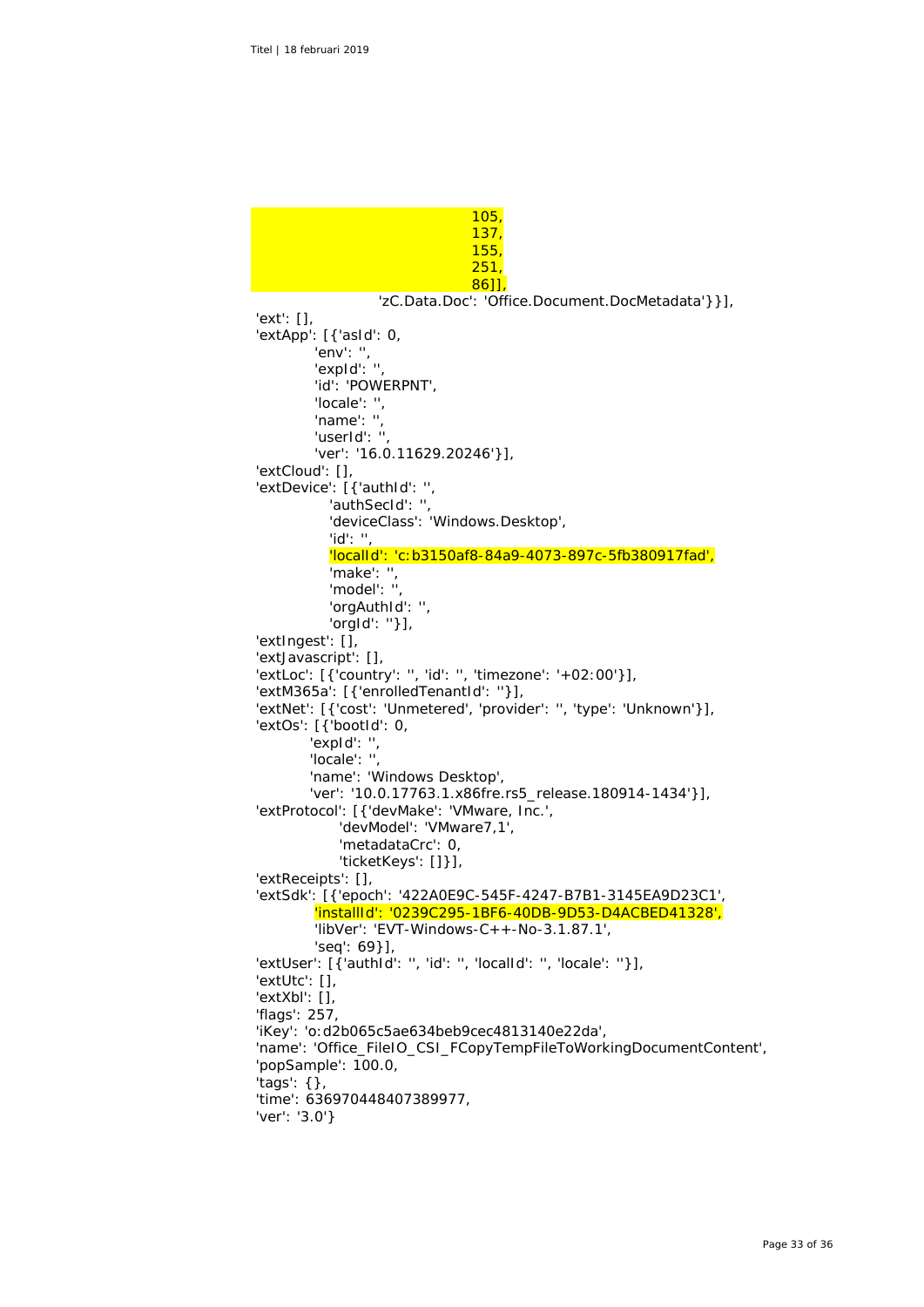### **Name: Office\_FileIO\_DocumentShareUrl\_OnUnpackUrlCompleted Activity: Opening a document in PowerPoint from SharePoint Online, event not documented, possibly part of Connected Experiences**

{'baseData': [], 'baseType': 'custom.office\_system\_activity', 'cV': " 'data': [{'properties': {'Activity.AggMode': 0, 'Activity.CV': 'aoYNPYr7IkCupJ2fUNSYRQ.165.1.1.2', 'Activity.Count': 1, 'Activity.Duration': 169, 'Activity.Success': 1, 'App.Branch': 'Fork', 'App.InstallType': 2, 'App.Name': 'PowerPoint', 'App.Platform': 'Win32', 'App.Version': '16.0.11629.20246', 'Client.Id': [[155, 219, 130, 121, 98, 196, 82, 69, 148, 19, 3, 198, 23, 221, 206, 161]], 'Consent.ControllerConnectedServicesSourceLocation': 2, 'Consent.ControllerConnectedServicesState': 4, 'Consent.DiagnosticConsentLevel': 1, 'Consent.DiagnosticConsentLevelSourceLocation': 2, 'Consent.DownloadContentSourceLocation': 2, 'Consent.DownloadContentState': 0, 'Consent.ServiceConnectionState': 1, 'Consent.ServiceConnectionStateSourceLocation': 2, 'Consent.UserCategoryValue': 2, 'Consent.UserContentDependentSourceLocation': 2, 'Consent.UserContentDependentState': 0, 'Data.BounceToWebReason': 10, 'Data.FallbackToOpenInWeb': 0, 'Data.OriginalDoc.Ext': 'pptx', 'Data.OriginalDoc.SessionId': 1, 'Data.OriginalDoc.UrlHash': [[213, 184, 172, 233, 213, 84, 55, 68, 173, 246,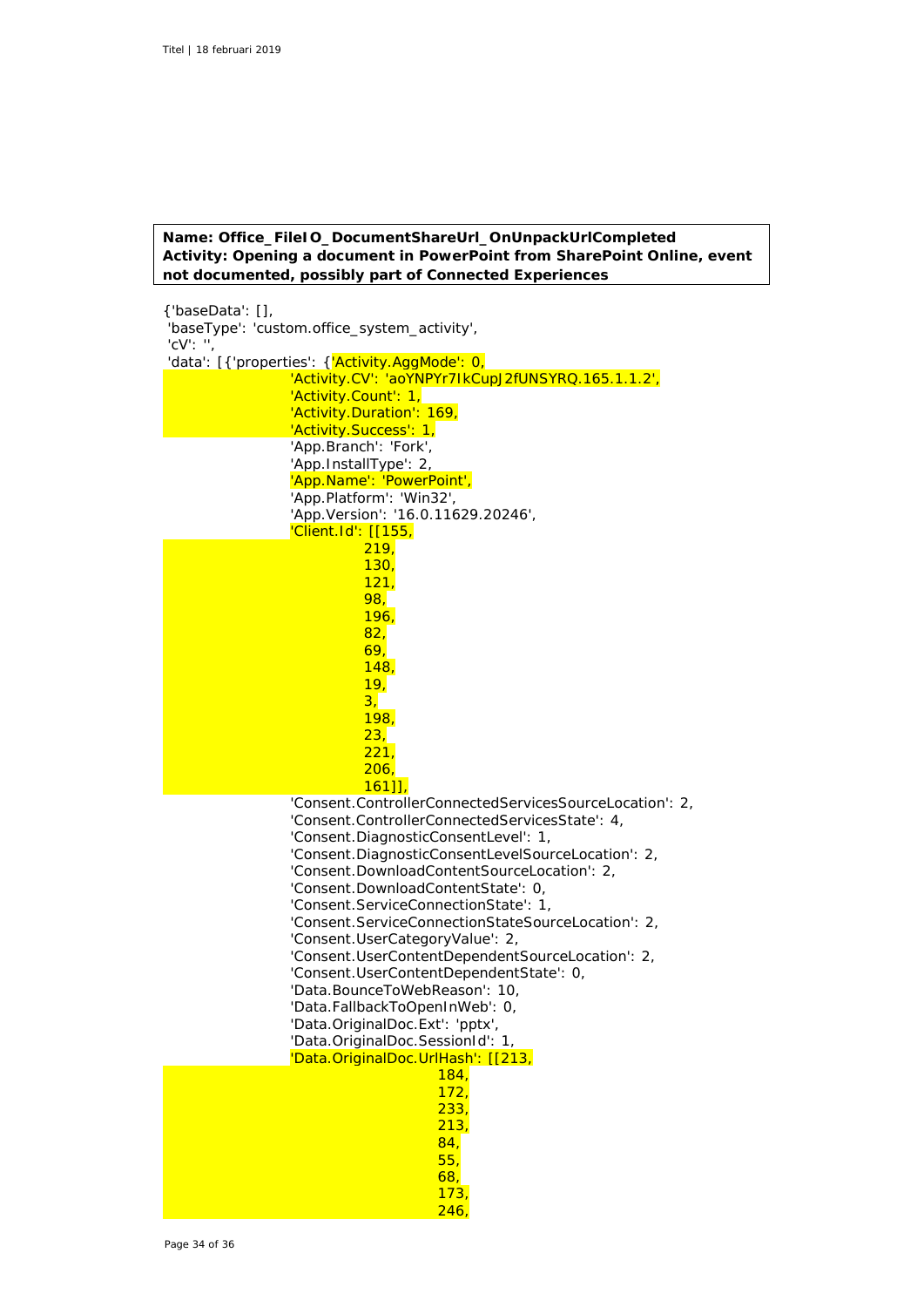